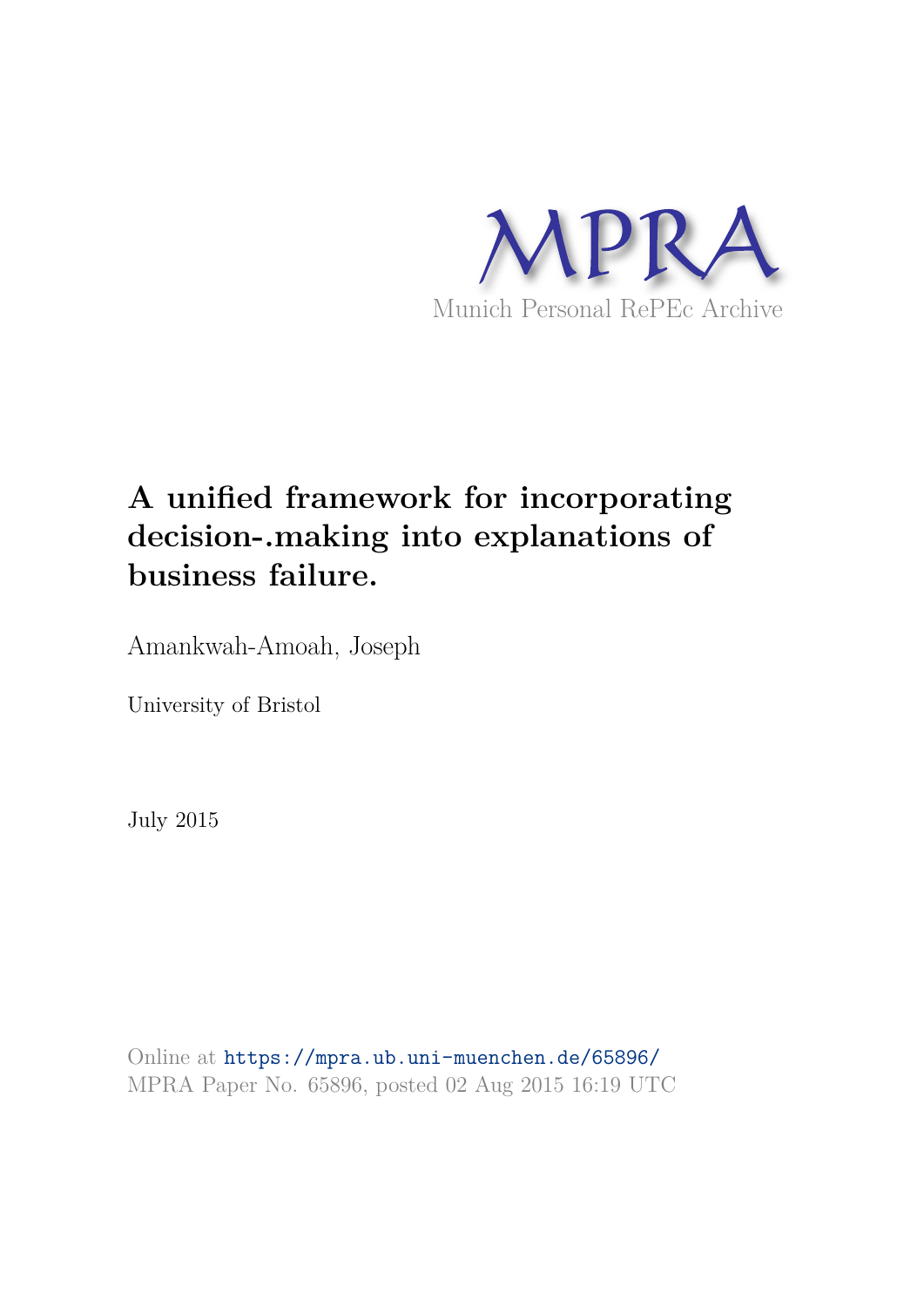## **Please cite as:**

Amankwah-Amoah, J. (2015). A unified framework for incorporating decision-making into explanations of business failure. Industrial Management and Data System, 115(7), 1341-1357.

## **A B S T R A C T**

**Purpose** – The purpose of the article is to examine how decision-maker attributes unfold to precipitate organisational failure. Our analysis brings to light how key attributes such as information processing capabilities and human capital decay interact to bring about business decline and exit.

**Design/methodology/approach** – The study is based on an integrated review and conceptualisation of the literature.

**Findings** – The study articulates how a set of attributes of decision-makers, i.e. human capital obsolescence, powerlessness, meaninglessness and institutional linkages, contributes to organisational failure.

**Research limitations/implications** – The paper concludes by setting out an array of strategies of learning from others' failures.

**Originality/value** – In spite of a growing body of research on organisational failure, scholars have placed overwhelming emphasis on ecological explanations and business failure prediction models. The study moves beyond the ecological explanations to offer a more finegrained analysis of firm-level factors that precipitate business failure.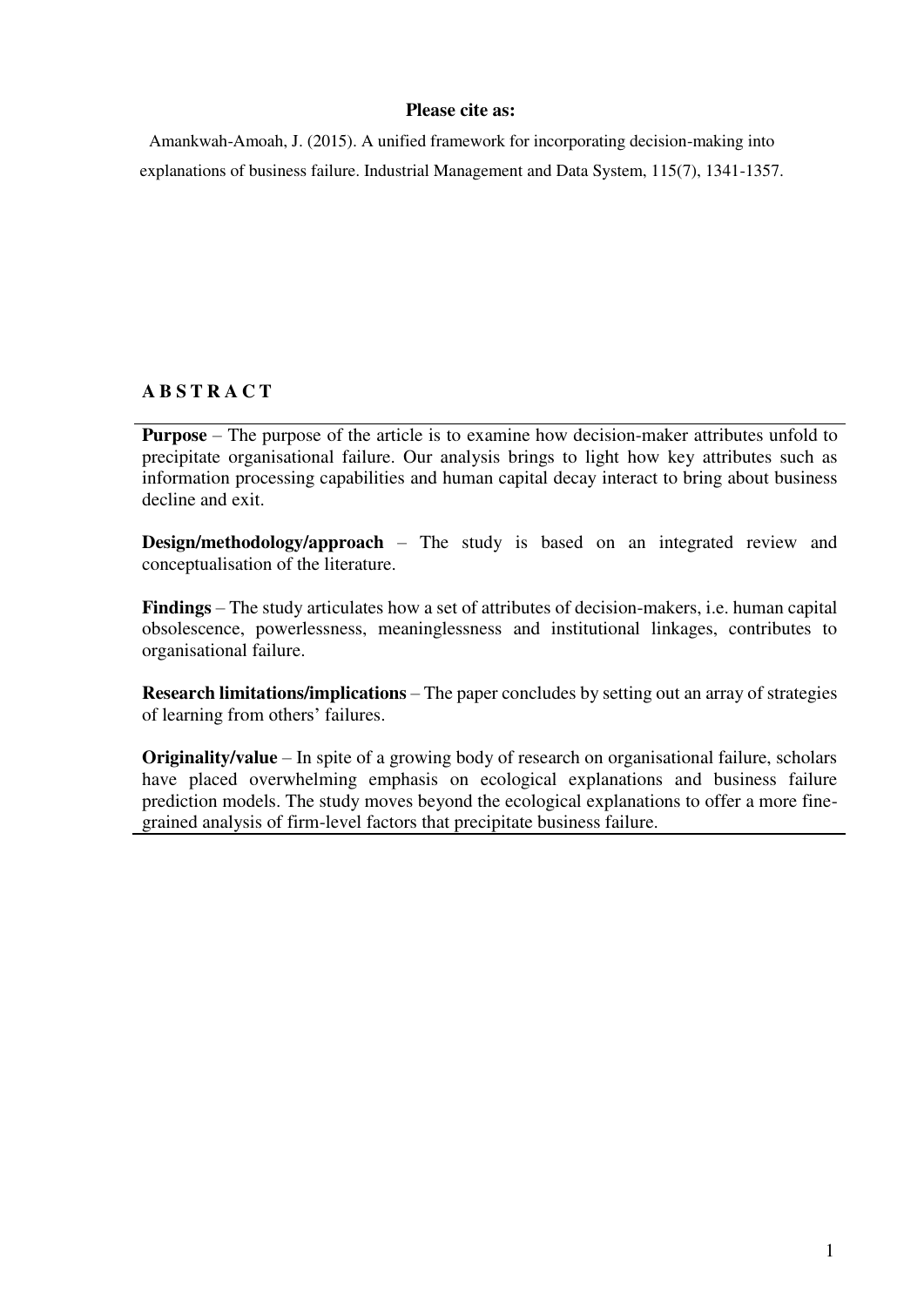## **Introduction**

Over the past five decades, management scholars have offered a plethora of business failure prediction models (see Aziz and Dar, 2006). Although organisational decision-maker characteristics (DMCs) have been identified as a contributory factor in organisational failure (Wiesenfeld et al., 2008), to date, scholars have relied mainly on either the embeddedness or ecological explanations of business failure, which place primary emphasis on a firm's size, age and density of the population (Hager et al., 2004).

One of the common limitations of both the ecological explanations and prediction models is that they offer little or no insight into the effects of DMCs. Both have also failed to capture the more intricate dynamics of decision-making processes which precipitate organisational failure. This omission is surprising given that scholars have long recognised that the "images of organizations and their leaders are intertwined" (Sutton and Callahan, 1987, p. 405) and organisational outcomes are a reflection of the characteristics of their decision-makers (Finkelstein and Hambrick, 1990; Rider and Negro, 2015).

The primary purpose of this study is to examine how DMCs unfold to precipitate organisational failure. We contend that the four sets of cognitive and psychological attributes of the decisionmaker, i.e. obsolescence, powerlessness, meaninglessness and institutional linkages, interact to contribute to business failure (see also Seeman, 1971).

Our study builds on and extends the literature by developing an integrated framework to explain how DMCs interact with other factors to lead to business failure. The study thus adds to the growing body of literature that has recognised the crucial role played by human capital held by decision-makers in the rise and fall of companies (Semadeni et al., 2008).

In addition, one of the unintended consequences of a lack of a comprehensive overview of the effects of DMCs has been that research has largely flourished in silos and thereby providing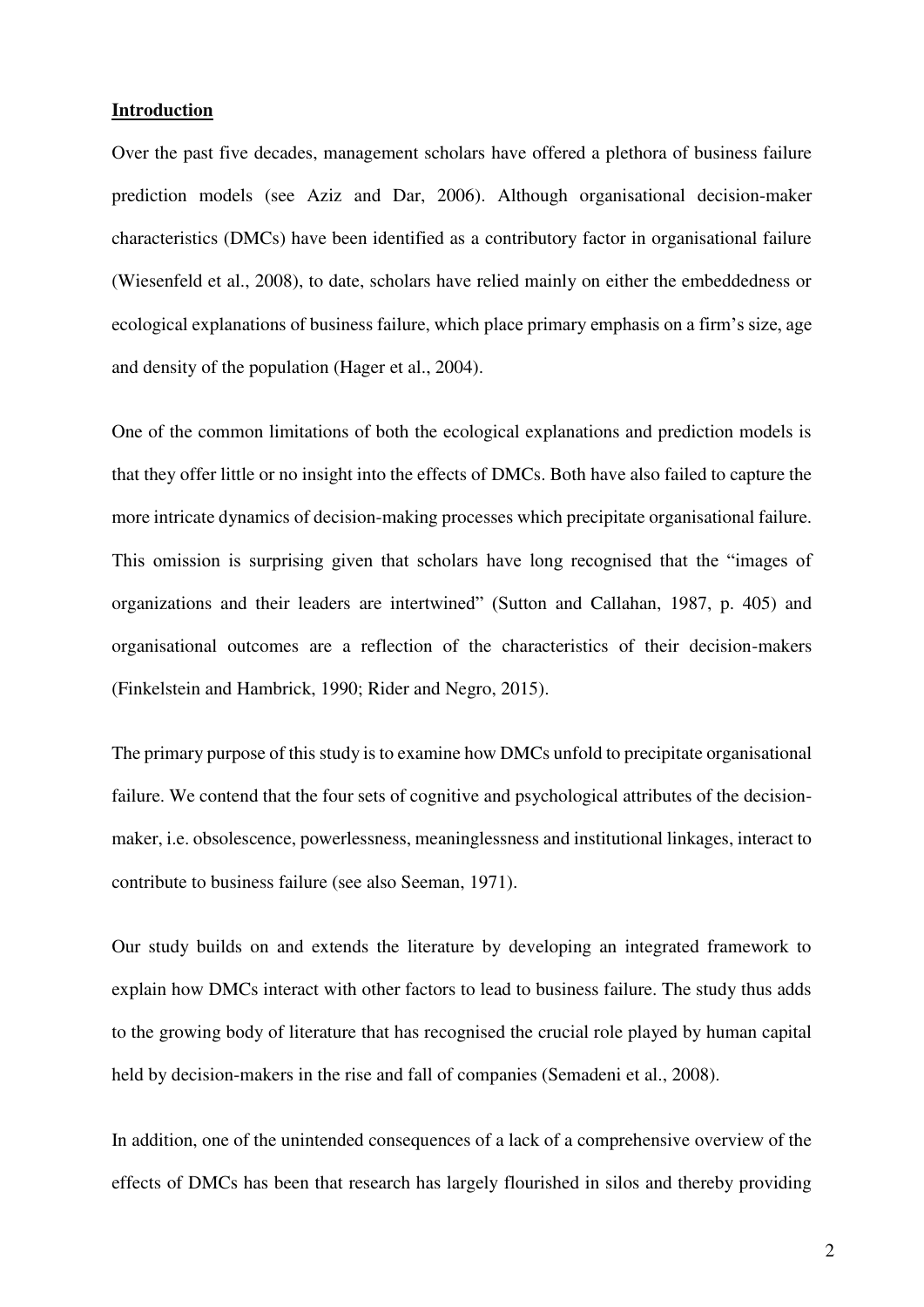conditions for confusion to emerge, leading to poor understanding of the causes of business failure. Thus, our synthesis of the literature led to the identification of unchartered territories and pinpointed key factors that contribute to business failure. By incorporating DMCs and their dynamics, the study departs from much of the existing literature that has focused on mainly the prediction failure model (Aziz and Dar, 2006) and ecological explanations (Hager et al., 2004) to bring into focus the "decision-making processes".

The remainder of the paper proceeds as follows. In the next section, we set out the key pillars of our conceptualisation and key features of decision-makers. We then briefly examine organisational failure as a decision process. This is then followed by the development of a conceptual framework and examination of its components. We conclude by setting out the implications of our conceptualisation.

## **Definitions and decision-maker**

Decision-making can be defined as the ability of organisational leaders to choose between competing courses of action based on careful evaluation of the alternatives (Balleine, 2007). One of the key elements during decision-making is timing. Decision time refers to a period "when the situation will be altered in the near future, after which no decision can be made or the decision can be made only under less favorable circumstances" (Billings et al., 1980, p. 301).

Organisational decision-makers are individuals in a position of responsibility, power and resource control who determine the right course of action for their organisations (Robbins and Judge, 2011). In many small organisations, there is often an individual with sole responsibility and power to influence or make all key decisions. Such organisations tend to have a less decentralised approach to decision-making and decisions are influenced by the individual's opinions and biases. However, the decision-makers are often not individuals in isolation, but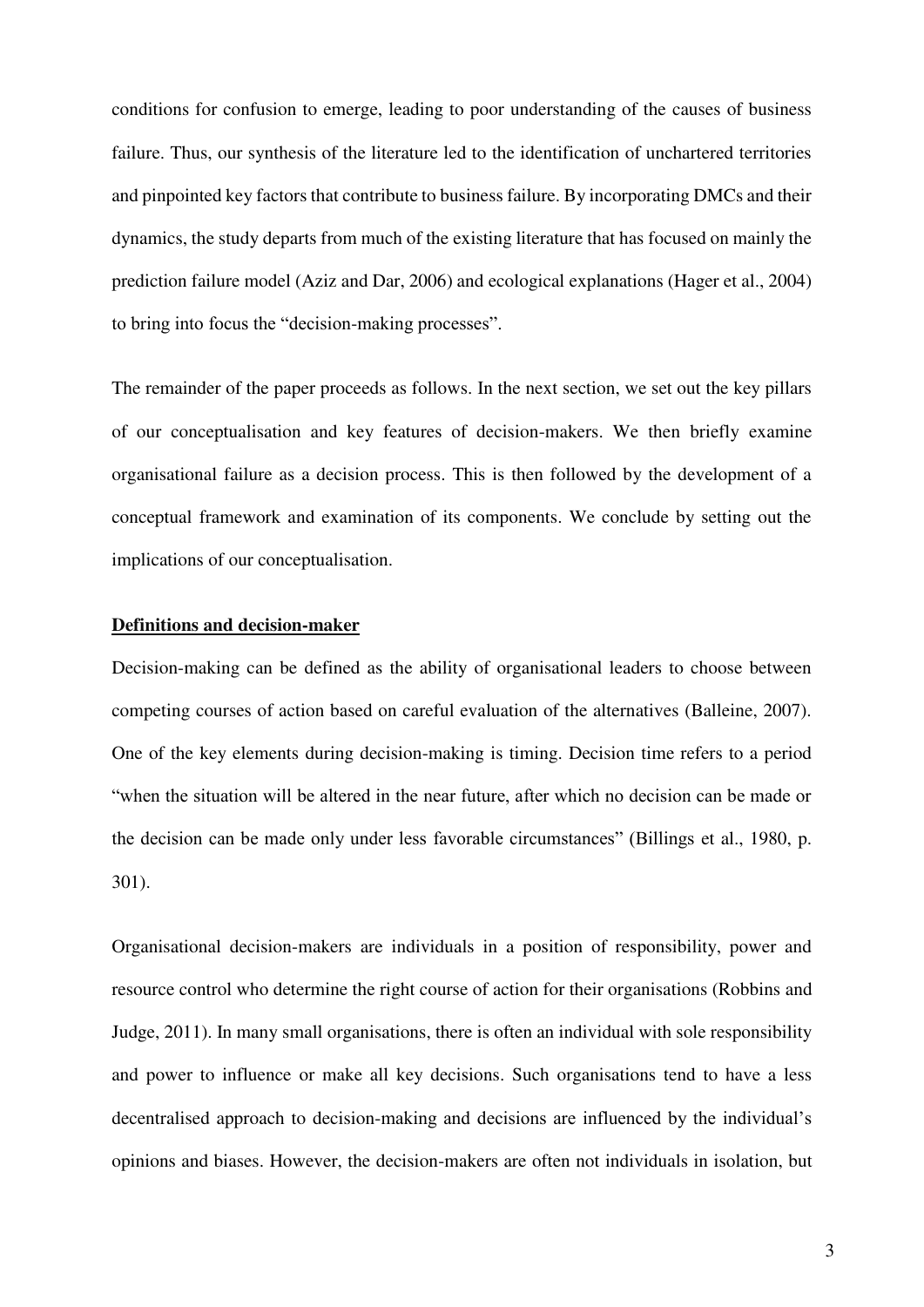rather small groups of individuals such as committees, top management teams (TMT) and boards of directors with the responsibility and authority to ensure not only organisational success, but also the firm's long-term survival (Hambrick and Mason, 1984).

Although groups have access to a wider range of expertise across functional areas, it remains unclear whether groups actually make better organisational decisions relative to individuals (Kocher and Sutter, 2005). Past studies have indicated that decision-makers, whether individuals or groups, display errors in their judgments and choices (Frese and Keith, 2015). In this sense, business failure partly stems from the accumulation of errors of the decisionmakers (Cannon and Edmondson, 2001). The decision-makers' survival and longevity often hinge on their ability to deliver organisational successes.

## **Organisational failure as a decline and decision process**

For analytical clarity, organisational failure refers to "the actual demise of the organization when an entire company goes out of business or a plant, office, or other unit is closed...the organization completely ceases to exist" (Marks and Vansteenkiste, 2008, p. 810). It stems from a downward spiral of extended or unrestrained decline which leads to the loss of legitimacy and an inability to meet obligations (Hambrick and D'Aveni, 1992). Organisational decline can be defined as "a condition in which a substantial, absolute decrease in an organization's resource base occurs over a specified period of time" (Cameron et al., 1987, p. 224).

Past research has demonstrated that the locus of causality for business failure may entail actions and inactions of decision-makers and a period of decline (Nutt, 2002). In a similar vein, organisational failure is merely an outcome of top executives' incompetence, sloppy management and chronic mismanagement which causes organisations to lose their legitimacy and ability to self-govern (Chaganti et al., 1985).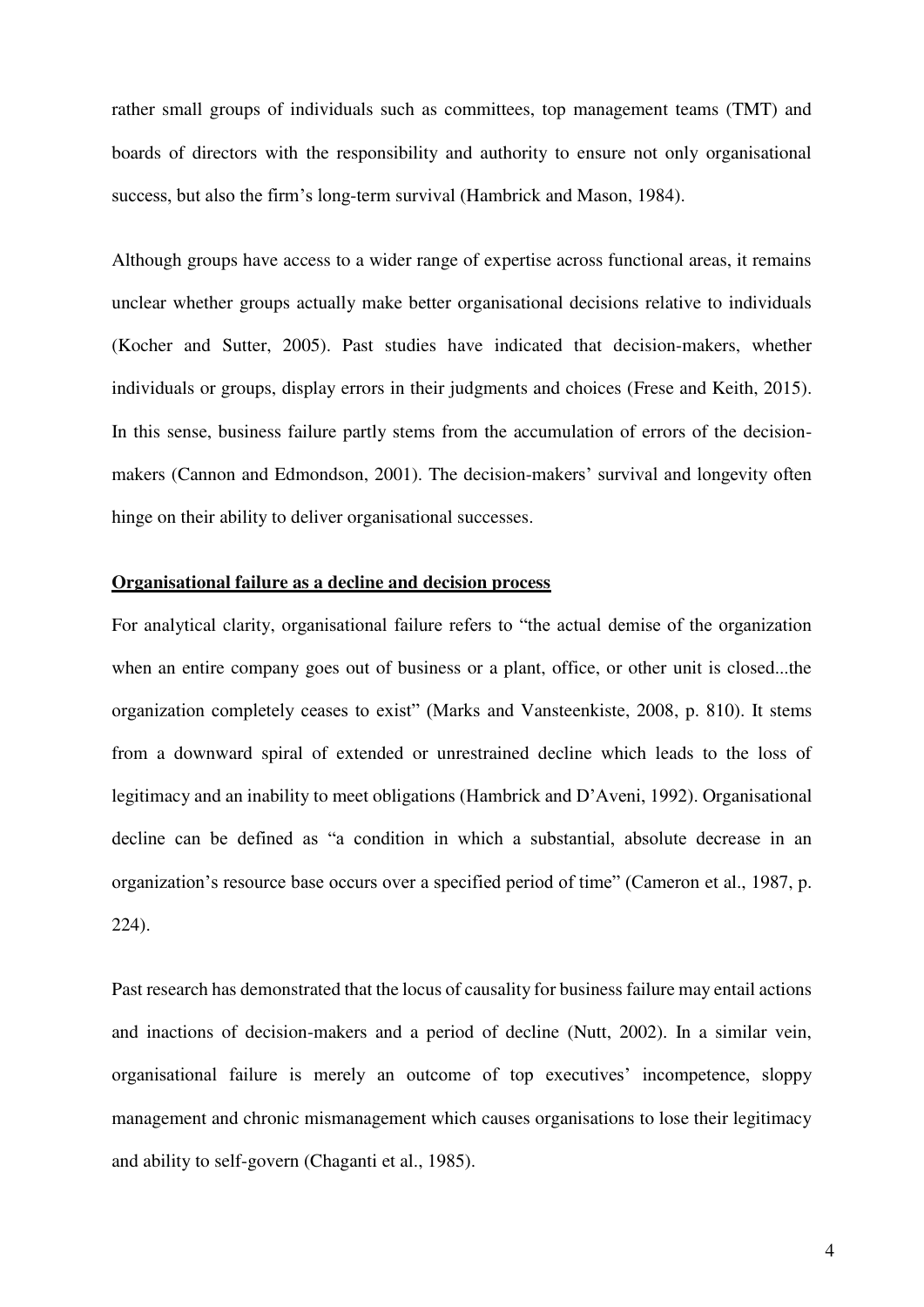Broadly speaking, the process of organisational failure can be conceptualised into two broad stages, i.e. incubation and trigger/dissolution periods (Turner, 1976). The precondition preceding failure can be referred to as the "incubation period". A plethora of scholarly works have uncovered factors known as "pathogens" to characterise the "incubation period" (Turner, 1994). These include miscommunication; poor operating procedures; barriers to information flow; out-of-date assumptions, routines and processes; inattention to minor errors; failure to carry out necessary checks; ill-defined goals; intolerance of errors; and a tendency to hide errors to provide the conditions for organisational problems and consequent failure to occur (Cannon and Edmondson, 2001).

During this period, organisational members may begin to deviate from normal routines, and errors and system breakdowns become prevalent across the organisation (Turner, 1994). The incubation factors may brew over time across the organisation and manifest in the absence of managerial actions to identify and mitigate decline (Reason, 1990). The "incubation period" is followed by a trigger (dissolution period) which further provokes and leads to the exit of the business (Turner, 1994). This period stems from the over-accumulation of errors, omissions and misperceptions (during the incubation phase) which create conditions for failure to occur (see Figure 1).

### ------------------------------ **Insert Figure 1 about here**  ------------------------------

Over time, the firms reach "tipping points, thresholds of accumulated interruptions beyond which performance rapidly collapses" and exits occur (Rudolph and Repenning, 2002, p. 24). Failure may stem from the accumulation of unobserved issues and events within the organisation which can bring about decline and eventual exit (Turner, 1978). The features of this period may include the worsening of the business conditions, denial of access to finance and diminished reputation and legitimacy.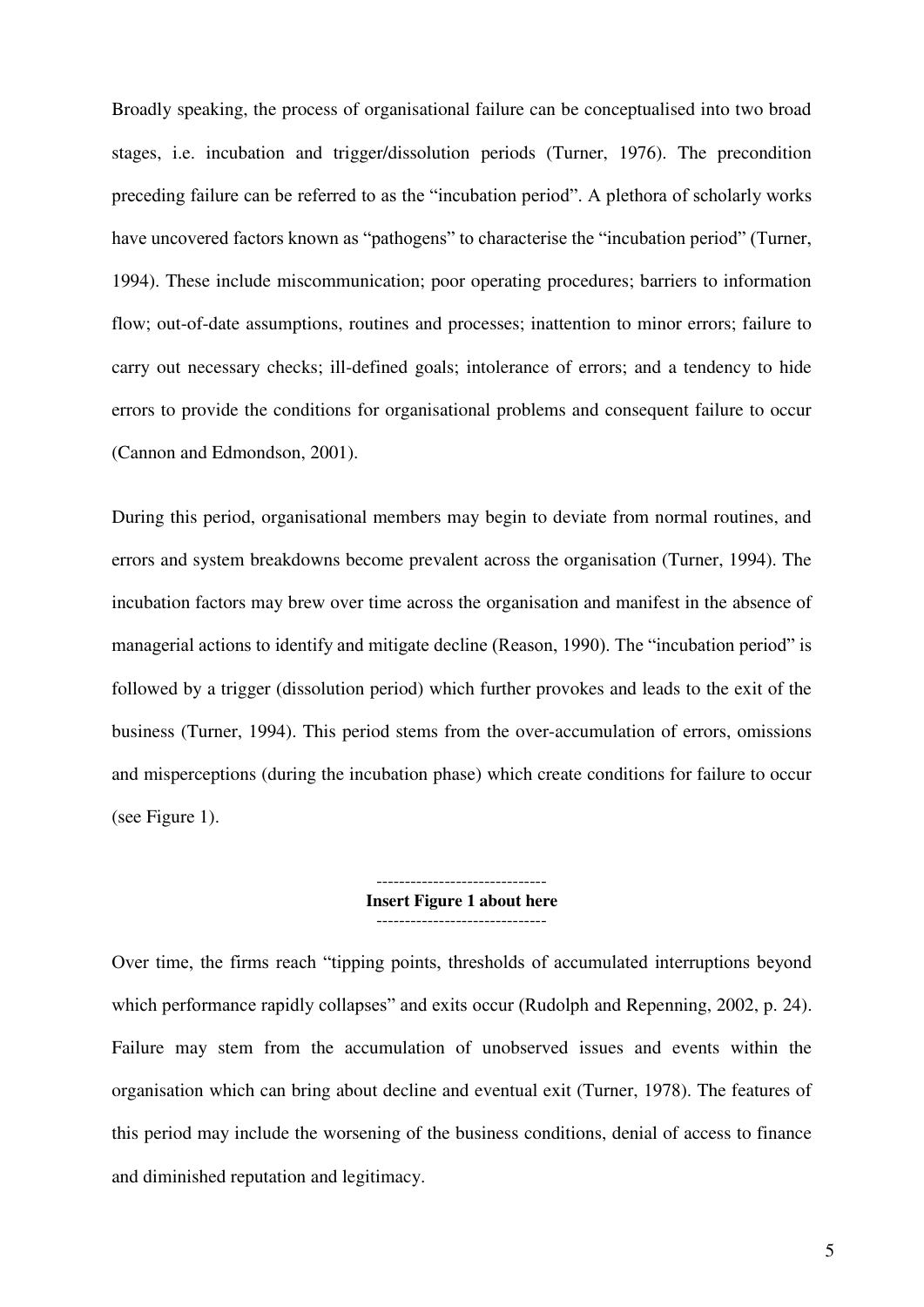Another line of research has identified factors such as jumping ship and conflicts within the organisation as clues of impending failure (Wiesenfeld et al., 2008). One explanation for this is that some elite executives may opt to jump ship to avoid been stigmatised by failure and thereby further weakening the resource-base of the focal firm. Some studies (e.g. Sutton and Callahan, 1987; Semadeni et al., 2008) have suggested that such deteriorating of expertise actually accelerates firms' exit and reduces their ability to adapt. One of the reasons for demise is the novelty-induced nature of events, where in the face of hostile environmental jolts, the organisation does not possess the necessary expertise, knowledge and resources to either understand the nature of the threats or how to mitigate or neutralise them (Billings et al., 1980).

One of the thorny matters in business failure research is the extent to which business failure is attributed to either firm-specific factors such as lack of managerial expertise or external factors such as level of competition, rates of technological change, industry decline and globalisation. It is worth noting that the decision-maker often possesses the resources and expertise to respond to changes arising from the external environment (Amankwah-Amoah and Debrah, 2014).

## **Decision-maker characteristics as antecedents to organisational failure**

We contend that a set of cognitive and psychological attributes of the decision-maker, namely: powerlessness, meaninglessness, obsolescence and institutional linkages, interacts to precipitate business failure (see Figure 2). As shown in the figure, both the incubation period (organisational decline) and dissolution/exit (organisational failure) are influenced by the actions and inactions of the decision-maker. We conceptualised firm-level factors (i.e. DMCs) as a continuum encompassing a high and low axis. The broad categories of factors influence the perceptions and decisions of organisational decision makers, which ultimately lead to business failure.

> ------------------------------ **Insert Figure 2 about here**  ------------------------------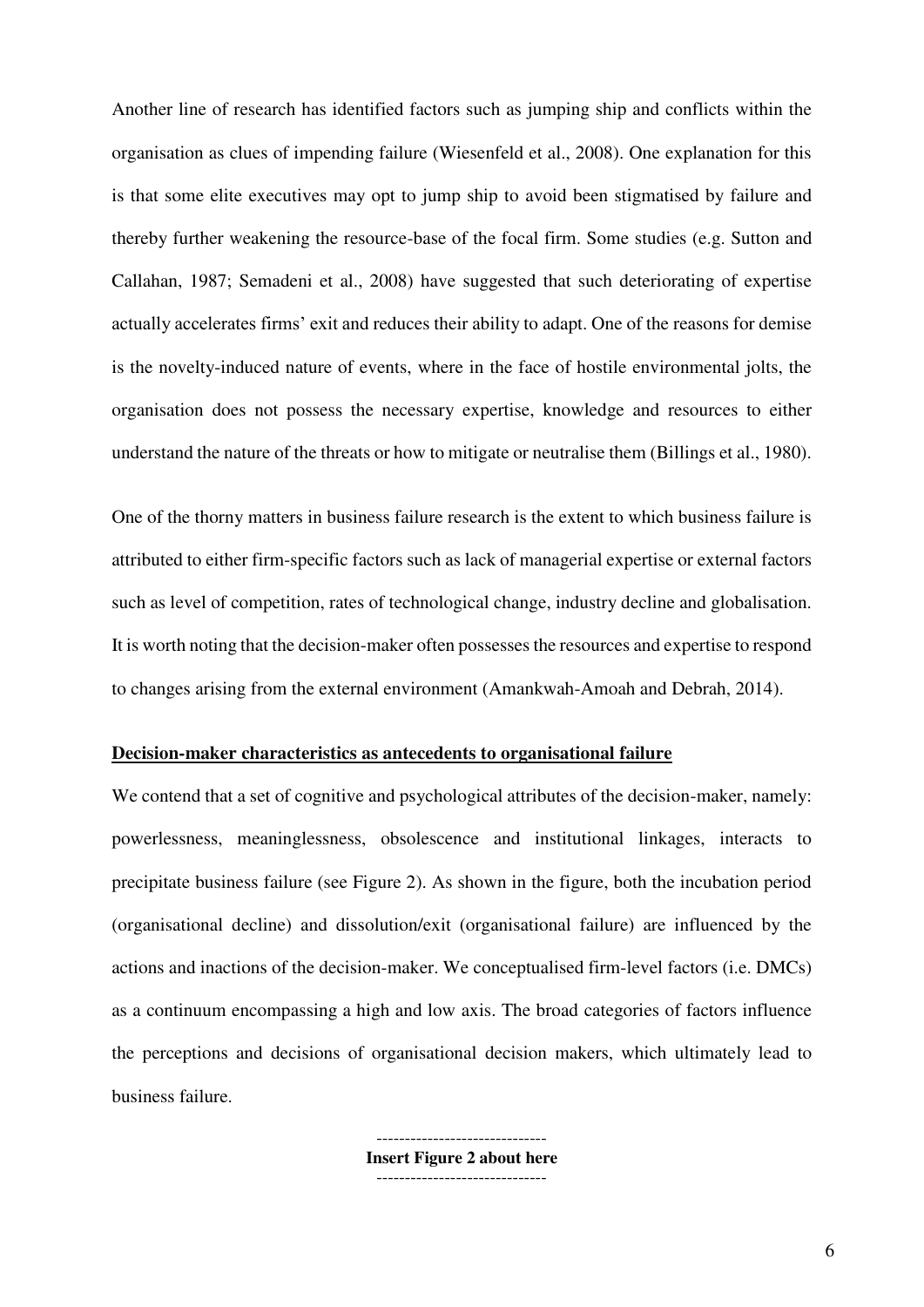## **Quadrant 1: Meaninglessness**

Meaninglessness stems from the inability to comprehend the nature of threats posed to the organisation (Seeman, 1972). This is a situation where the environmental analysis and interpretation convey no clear course of action or meaning. Research across fields has shown that meaninglessness leading to business failure is predicated upon factors such as lack of "foresightfulness" and information-processing capability. We restrict our focus to these two broad categories of factors.

## **Information-processing capability**

The information processing perspective contends that decision-makers should seek to translate information and data into actionable knowledge in a timely manner to remain relevant (Ungson et al., 1981). This process entails information-seeking activities and then interpretation of the data to make sense of it. A stream of scholarly works has suggested that firms often face a barrage of information flows which are often complex and ambiguous, and thereby create conditions for meaninglessness to flourish (Lant and Hewlin, 2002). Organisational decisionmakers require good data to make good decision (EIU, 2007).

Nevertheless, organisational decisions are often made with incomplete information and without advance knowledge of their consequences (Trepel et al., 2005). An explanation for this phenomenon is that decision-makers often lack the information-processing capabilities, which affects their ability to understand the nature of the environment and design appropriate firmlevel responses (Ungson et al., 1981; EIU, 2007). Lack of understanding and poor sources of information are then fed into the decision-making process leading to inappropriate responses or poor strategy. Indeed, around 56% of top executives attribute poor choices and decisions to faulty, inaccurate or incomplete data input into the decision-making process (EIU, 2007). Such information not only impedes the decision-making process, but also leads to wrong diagnoses of the organisation's problems.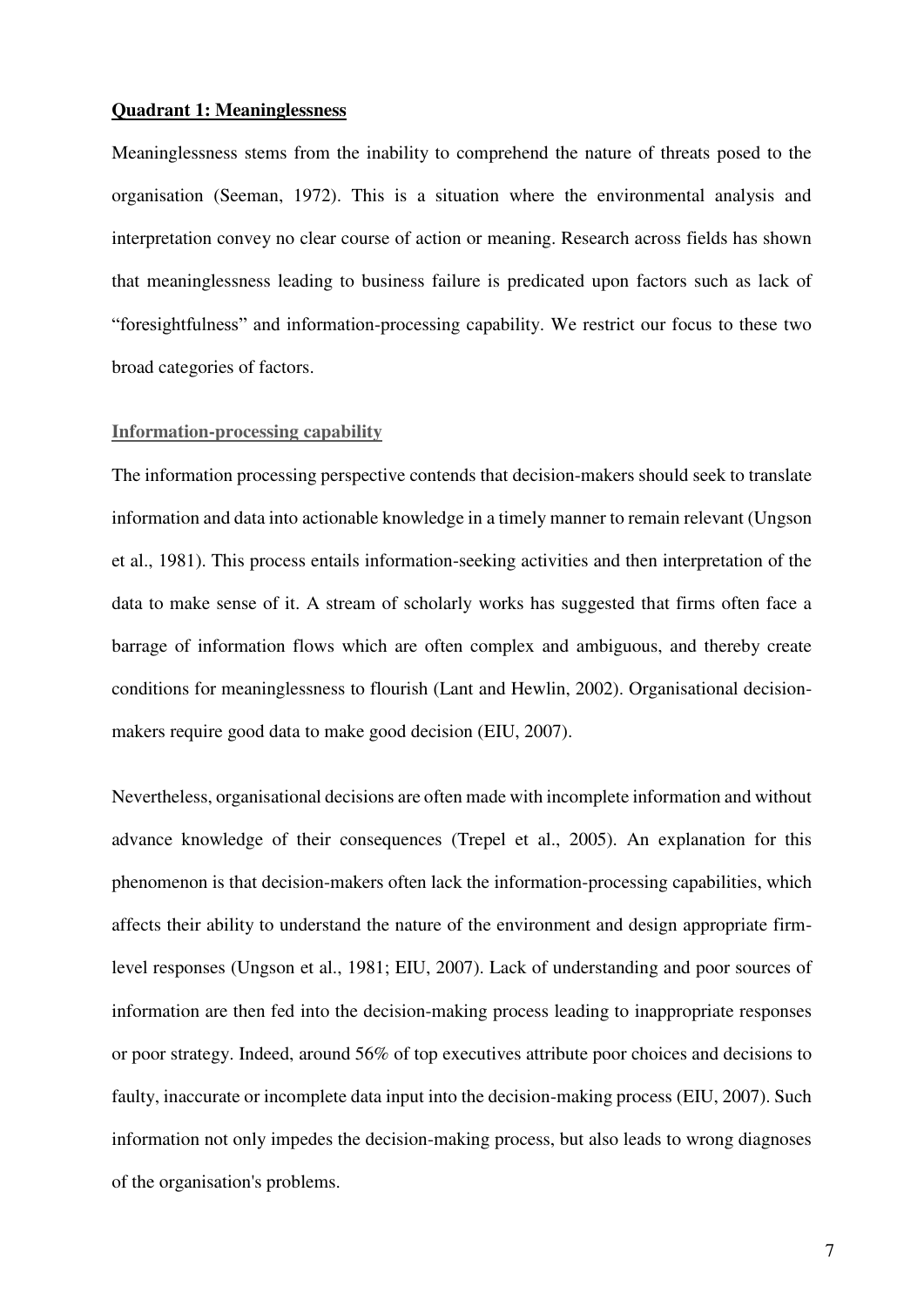A line of research has suggested that business failure stems partly from the lack of an effective information processing unit within the focal firm, which then allows ineffectiveness and lack of attention to flourish across the organisation (see Irani et al., 2001). The inability to make sense of the environment often leads to misallocation of resources and ultimately business failure. One stream of scholarly work hinted that overoptimistic business owners/entrepreneurs are more likely to under-respond or over-respond to environmental shift and thereby create conditions for poor performance and business failure to occur (Lowe and Ziedonis, 2006; Amankwah-Amoah, 2014a). This partly stems from lack of understanding or lack of current and relevant information to guide decision-makers.

Another explanation is that decision makers and managers are often biased by their functional area of operations when scanning the environment, which often clouds their ability to recognise and interpret threats and opportunities (Dearborn and Simon, 1958). The managers may underestimate or overestimate the nature of the threat facing the business which then leads to inappropriate corrective actions being taken and misallocation of resources. This is a type of organisational blindness which stems from inability to identify and respond to changes in the environment. Another major factor is the quantity-induced nature of the event. This stems from a series of interruptions which over time engulfs the information processing capacity of firms leading to performance decline (Rudolph and Repenning, 2002).

## **Lack of "foresightfulness"**

Anchored in the upper echelons' perspective (Hambrick and Mason, 1984), a line of research has suggested strategic foresight as an important characteristic of the decision-makers (see Sarpong et al., 2013). It has been suggested that lack of "foresightfulness" leads to ineffective response in the face of environmental change and thereby creates conditions for decline and eventual failure to occur (see Sarpong et al., 2013). This line of research suggests that the decision-makers suffer from inability to identify and take the correct course of action.

8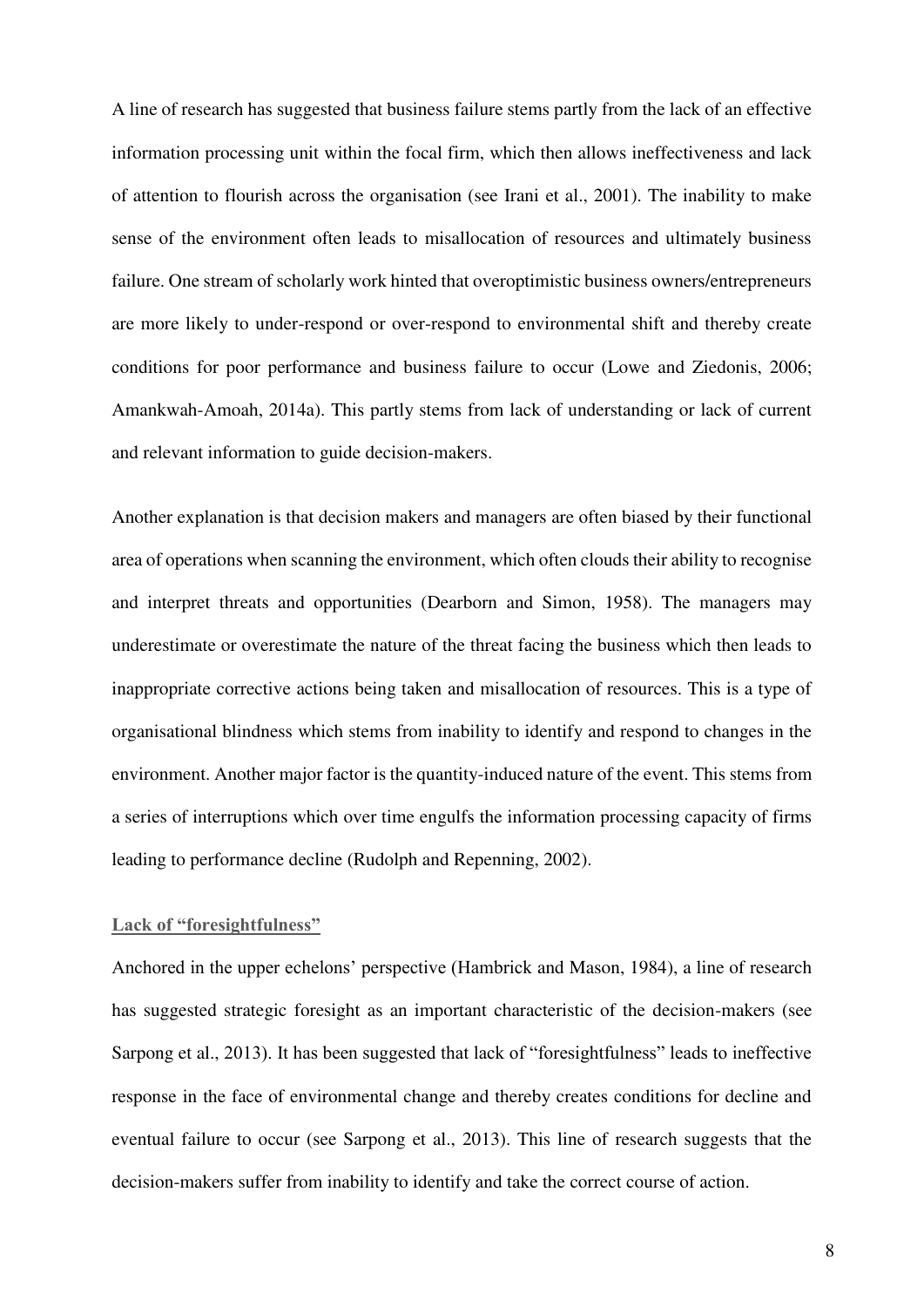Under such circumstances, early-warning signals are left unattended which leads to misallocation for limited resources and inattentiveness, leading to business failure. Deficiencies in strategic "foresightfulness" often lead to inability to identify looming threats to the business including competition and potential customer defections to rivals. Indeed, organisational surprises are often attributed to "lack of awareness by the decision makers" or lack of strategic foresight of the current and future change in the business environment (Billings et al., 1980). Based on the above discussion, we propose the following:

**Proposition 1:** *Decision-makers with high degree of information-processing capabilities and strategic foresightfulness are more likely to identify and respond to early warning signal of decline in timely manner*.

### **Quadrant II: Obsolescence**

Obsolescence refers to where "the person requirements of a job which are demanded by its tasks, duties, and responsibilities become incongruent with the stock of knowledge, skills, and abilities currently possessed by the individual; given that the knowledge, skills, and abilities were previously congruent with job demands" (Fossum et al., 1986, p. 364). This can also be referred to as human capital decay which stems from lack of fit between the knowledge, skills and abilities held by the decision-maker and job requirements (Aryee, 1991).

An intriguing determinant of obsolescence is lack of timely upgrading of expertise. A key tenet is that decay partly stems from inattentiveness on the part of decision-makers to hostile environmental jolts or failure to upgrade their perceptions with current information and knowledge over a period of time. As such, timelessness is an important ingredient in the organisational decision-making process and in mitigating obsolescence.

One insightful work has suggested that obsolescence is a reflection of the inability of organisations to re-design job requirements and acquire new knowledge and expertise in a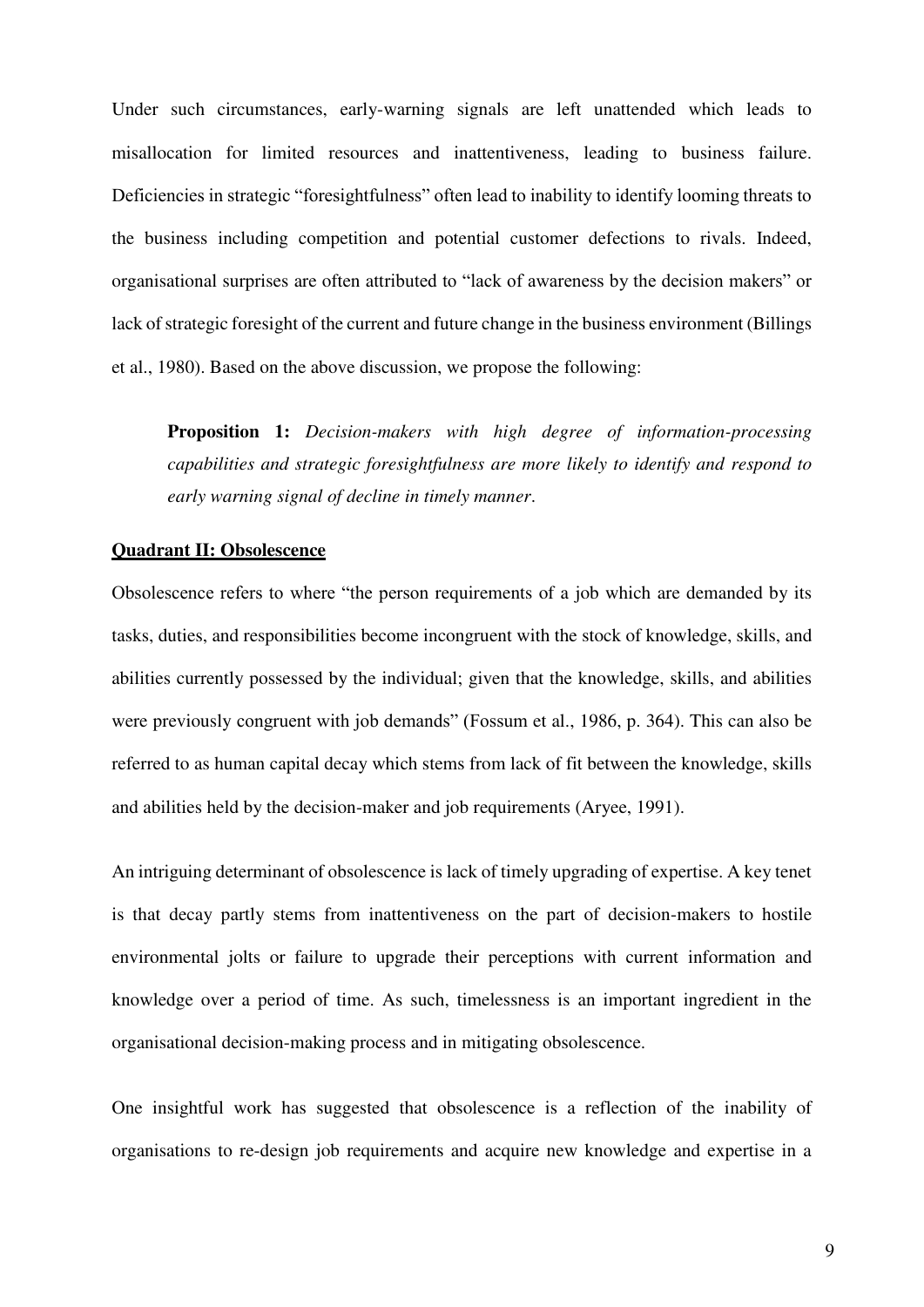timely manner to meet new demands in the business environment (Fossum et al., 1986). The central premise is that decision-makers lacking up-to-date technical and managerial expertise in the face of environmental shifts are more likely to be ineffective in their response to earlywarning signals of firm decline. It is worth noting that lack of current information and up-todate knowledge may misdirect or derail the decision-making process leading to misallocation of resources and capabilities. Decision-makers with limited expertise and without up-to-date knowledge are unlikely to be able to identify and respond to early signals of decline and exit. As organisations' expertise and resource bases become obsolete in the face of environmental shifts, their sources of competitive advantage also quickly dissipate.

## **Types of human capital decay**

We contend that there are two types of decay: gradual decay and sudden decay. Gradual or step-by-step decline decay stems from a sequence of events which then drains the organisation's reservoir of expertise and resources relative to its needs and environmental demands. This view contends that business failures are like disasters which often stem from "long, complex chains of errors, inaccuracies, and inadequacies in accepted beliefs, standards and practices" (Turner, 1983, p. 165). When organisational expertise depreciates gradually, it often provides space and time at various stages for managers to adopt a turnaround strategy and upgrade the expertise in an attempt to mitigate further decline.

However, the protracted period can also covey a false impression and cloud the urgent need to reform to avert failure. In contrast, sudden decay stems from rapid changes in the business environment which ultimately renders the existing routines, expertise and processes ineffective. This is as a situation where previous ways of working and expertise have been rendered ineffective by sudden changes in the underlying conditions such as new work demands and regulatory changes (Amburgey et al., 1993).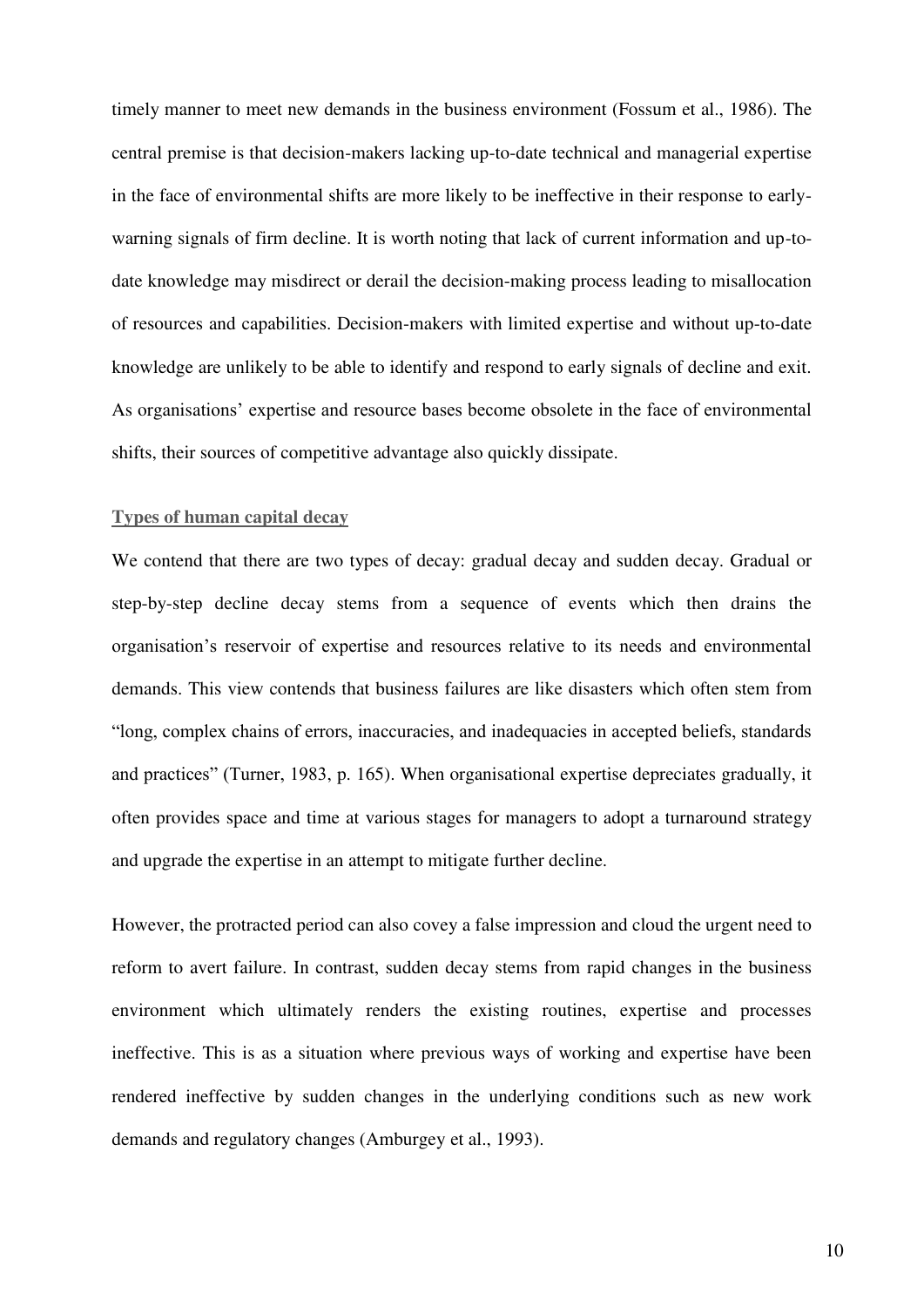### ------------------------------ **Insert Figure 3 about here**  ------------------------------

Figure 3 demonstrates the key dimensions of our integrated framework of obsolescence. The explanations for the causes of obsolescence lie in factors such as lack of familiarity and necessary skills required to respond to hostile environmental jolts and job demands. A number of prominent factors have been identified to contribute to obsolescence leading to business failure. Below, we examine the two main umbrella concepts under this perspective, i.e. the "paradox of success" and "stale in the saddle".

#### **The paradox of success**

The paradox of success perspective (Audia et al., 2000) contends that past successes can breed overconfidence in the existing processes, resources, expertise, routines and course of action, thereby decreasing the chance of any change. This then creates the conditions and environment allowing obsolescence to occur, leading to organisational decline and failure (Amankwah-Amoah, 2014b). A basic tenet of this lens is that past successes can enhance the perceived value of executives' opinions and credibility which creates conditions for overconfident, complacency and inattentiveness in the face of changes in the competitive landscape (Miller, 1991). As Audia et al. (2000, p. 849) put it so eloquently, "once organizations achieve success, their natural tendency is to continue to exploit the strategies that worked in the past". One possible explanation is that past successes can lull decision-makers into a false sense of security and therefore blinds them to early-warning signals of an impending failure (Rhee and Kim, 2015).

Overconfidence limits decision-makers' ability to question existing belief systems and processes, and thereby leading to overlooking of alternative interpretations of the business environment meanings (Russo and Schoemaker, 1992). As such, the past routines and processes can then become obsolete or even present as liabilities in the face of changes in the

11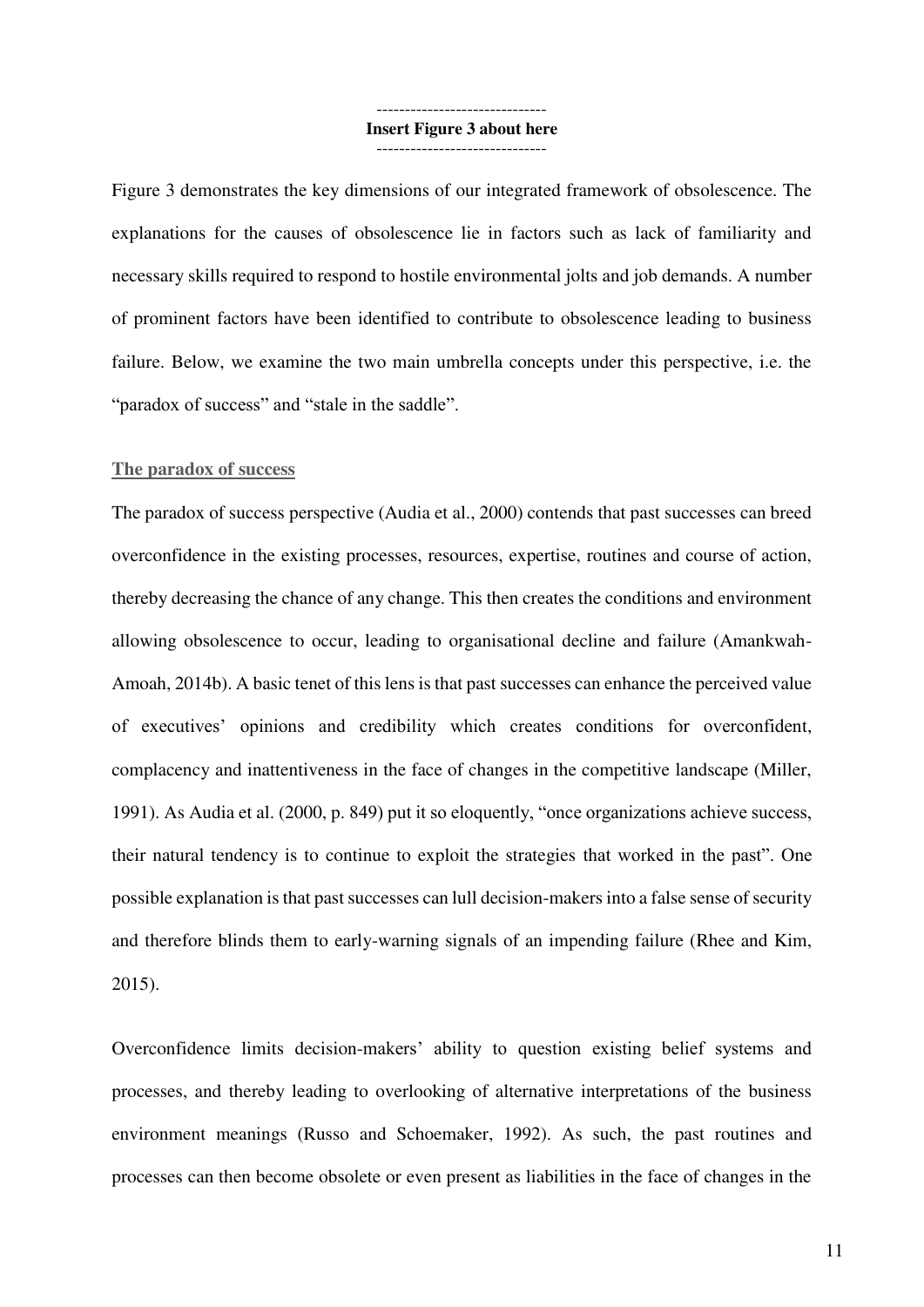external environment. This often leads to the development of the blind spots where lack of clear understanding of the competitive environment leads to overconfidence of the decisionmakers (Zajac and Bazerman, 1991). This stream of research suggests that past successes can lead to errors and lackadaisical attitudes amongst employees and thereby harming the competitiveness of the firm.

Related to the above discussion is executives' hubris. Hubris refers to the "exaggerated belief about one's own judgment that may deviate from objective standards" (Li and Tang, 2010, p. 46). Anecdotal evidence has suggested that overconfidence in the expertise and resources stemming from past successes often leads to lack of new knowledge, perspective and expertise required to respond to environmental shifts leading to business failure. A stream of research has suggested that overconfidence in decisions of managers and entrepreneurs is more likely to lead their ventures to failure (Russo and Schoemaker, 1992). Surprisingly enough, however, there has been relatively little scholarly attention to the effects of overconfidence in precipitating business failure. This issue warrants further attention.

## **"Stale in the saddle"**

A stream of research, however, suggests that when organisations are confronted with sudden changes in the business environment which require "new ways of doing things", long-tenured TMT can become a source of liability (Miller, 1991). Although long-serving, the TMT accumulates knowledge and expertise but the experience may become obsolete in the face of sudden changes in the business environment (Darr et al., 1995). This has been referred to as "stale in the saddle" (Miller, 1991). This is partly because long-tenured executives may suffer from knowledge decay or depreciation of their levels of expertise as the environment changes (Darr et al., 1995). In addition, long-tenured executives often lure, recruit and promote secondtier managers with views very similar to their own, whilst concurrently "pushing out" dissenters (Miller, 1991).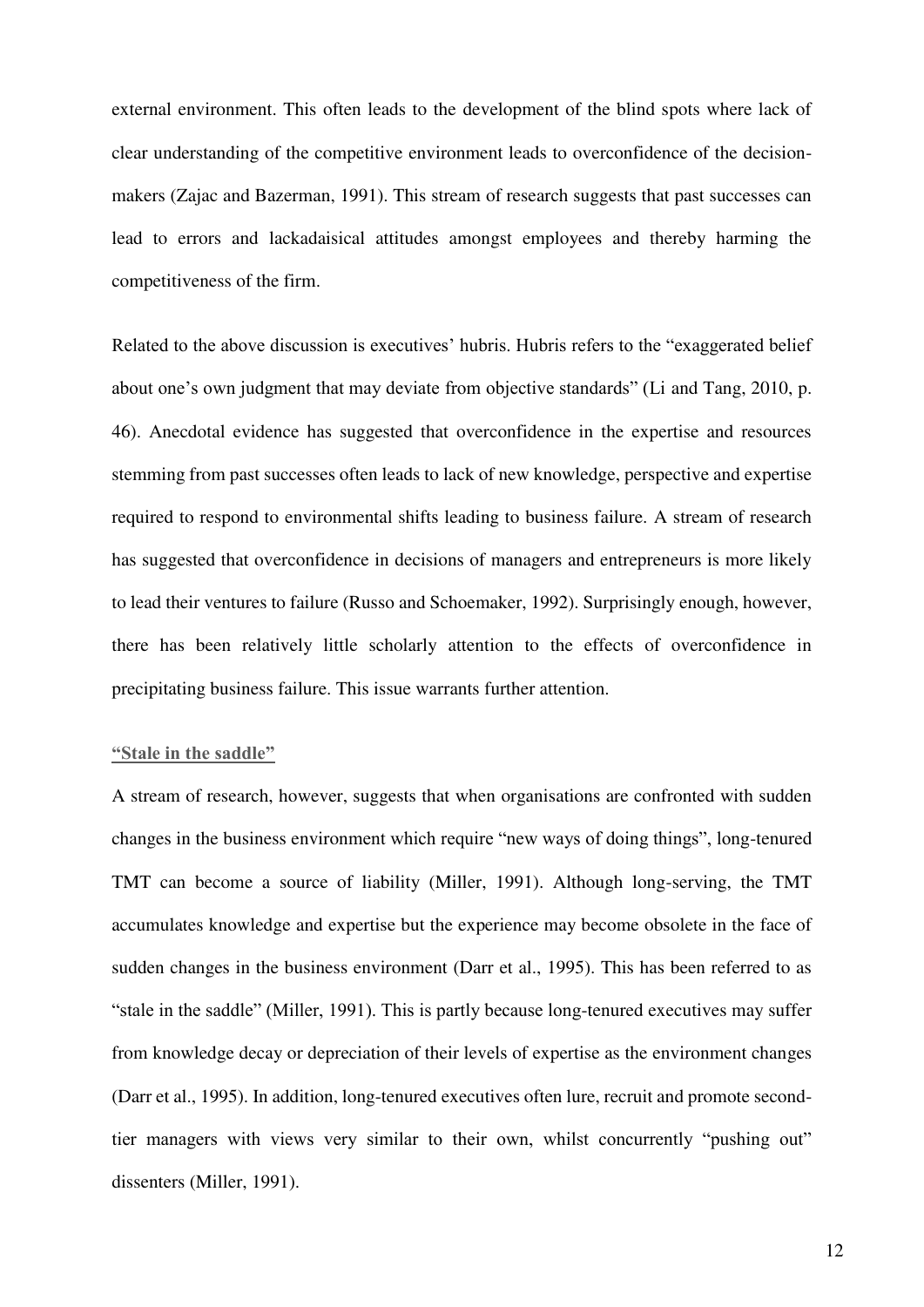Over time, the organisation becomes homogenised with individuals with similar views, experiences and backgrounds (Miller, 1991, p. 35). This makes little room for fresh thinking or new perspective to emerge. This allows "groupthink" to occur thereby blinkered managers of looming changes of the business environment and early-warning signals that fail to reflect their view of the world are often ignored or overlooked (Turner, 1994). The decaying knowledge and expertise of long-tenured managers eventually become barriers to change and their inability to adapt ultimately leads to business decline and failure (Aryee, 1991). The inadequate expertise within the organisation often leads to poor decision-making and misallocation of the limited resources of the firm which then imposes an additional cost and risk on the business.

There is a tendency among decision-makers to seek information that re-enforces their current course of action and beliefs rather than potential disconfirmation (Klayman and Ha, 1987). In a sense, "long CEO track records increase resistance to reorientation and erode the match between organisation and environment" (Miller, 1991, p. 35). Essentially, long-tenure/longservice tends to create an environment and conditions that foster examining and exploring organisational problems or changes from a common perspective. This line of research has shown that "teams with short tenures have fresh, diverse information and are willing to take risks, often departing widely from industry conventions" (Finkelstein and Hambrick, 1990, p. 488). It has been suggested that declining organisations may alter the board composition in an attempt to bring in new expertise and fresh thinking to approach the challenges faced by the organisation (Boeker and Goodstein, 1991).

Another strand of the literature suggests that assembling cross-functional expertise is essential in responding to decline and mitigating failure. Hambrick and D'Aveni's (1992) study uncovered that companies that are unable to achieve a successful turnaround (i.e. filed for bankruptcy) had fewer top executives with key expertise such as financial backgrounds,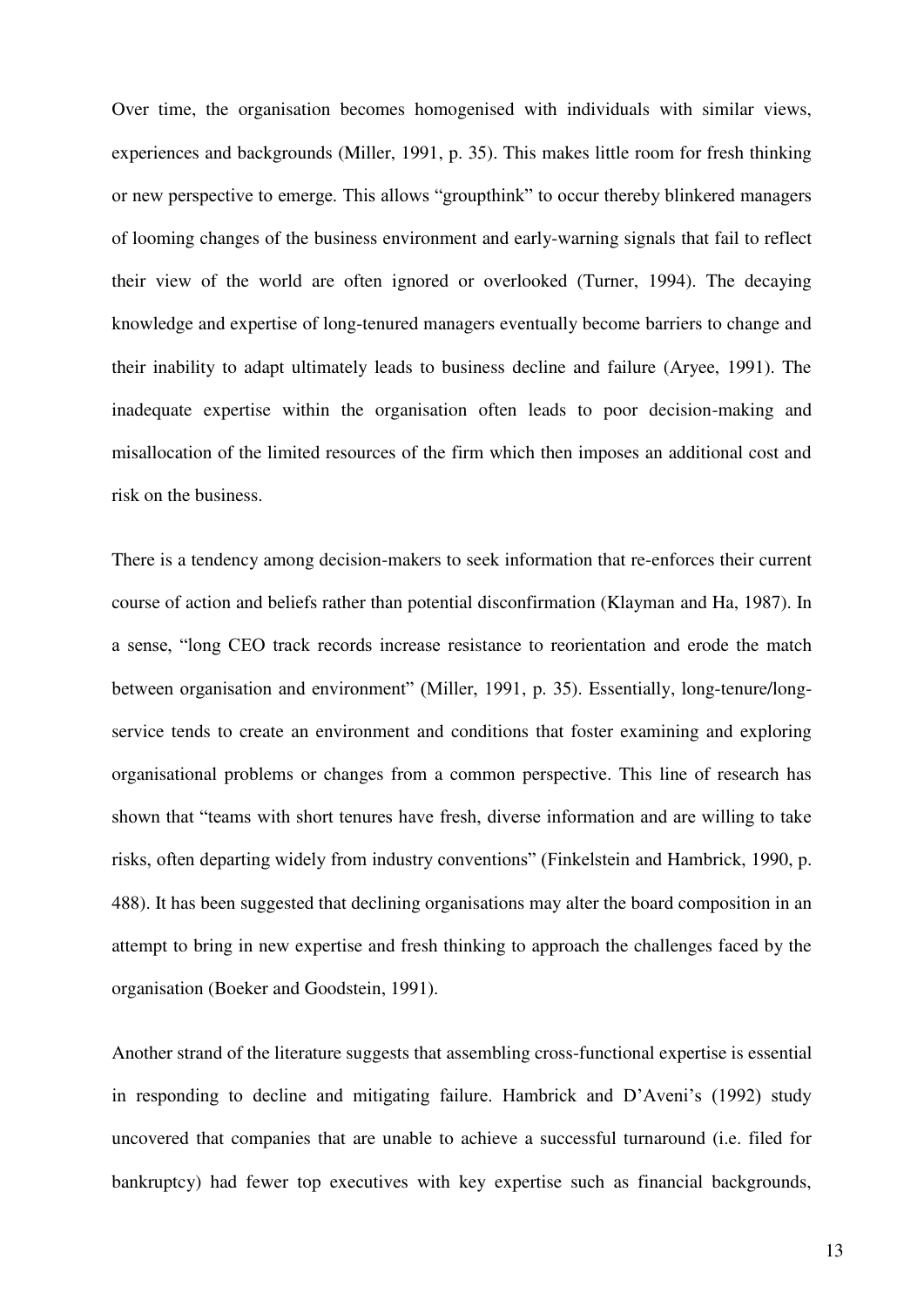relative to non-declining firms. Organisational ecologists have long emphasised that companies often fail due to inability to achieve effective alignment between the organisation and its environment (Hager et al., 2004). Organisational decision-makers are not immune to obsolescence; however, combating the issue requires financial resources and commitment from the firm and individual's motivation (Aryee, 1991).

During a period of environmental upheaval, firms that can upgrade and retool the skills of their employees also improve their survival chances (Fossum et al., 1986). As new technologies supplant old technologies, new sets of skills are often required to stay competitive. With retraining, continuing education and robust staff development programmes, companies can combat obsolescence and thereby improve their survival chances (Aryee, 1991).

Developing and updating the skills base of employees has been found to be particularly effective in counteracting obsolescence among technicians and managers (Fossum et al., 1986). It has been suggested that 'highly educated personnel is essential in overcoming human capital obsolescence (Rosenblatt and Sheaffer, 2001). Organisations that lag behind their rivals in updating their workers' skills level and expertise are more likely to fall behind them in the competitive race.

 Although some scholars have hinted that the impact of obsolescence may diminish with the passage of time (Aryee, 1991), in the case of organisational failure, it may be too late to save the firm. Given that obsolescence progresses hand in hand with organisational failure, there is a need for skills updating and upgrading as a means of learning from failure and mitigating failure. Based on the above discussion, the following proposition is offered.

**Proposition 2a:** *Gradual human capital decay in the face of environmental shifts is more likely to lead to a protracted period of strategic persistence leading to business failure*.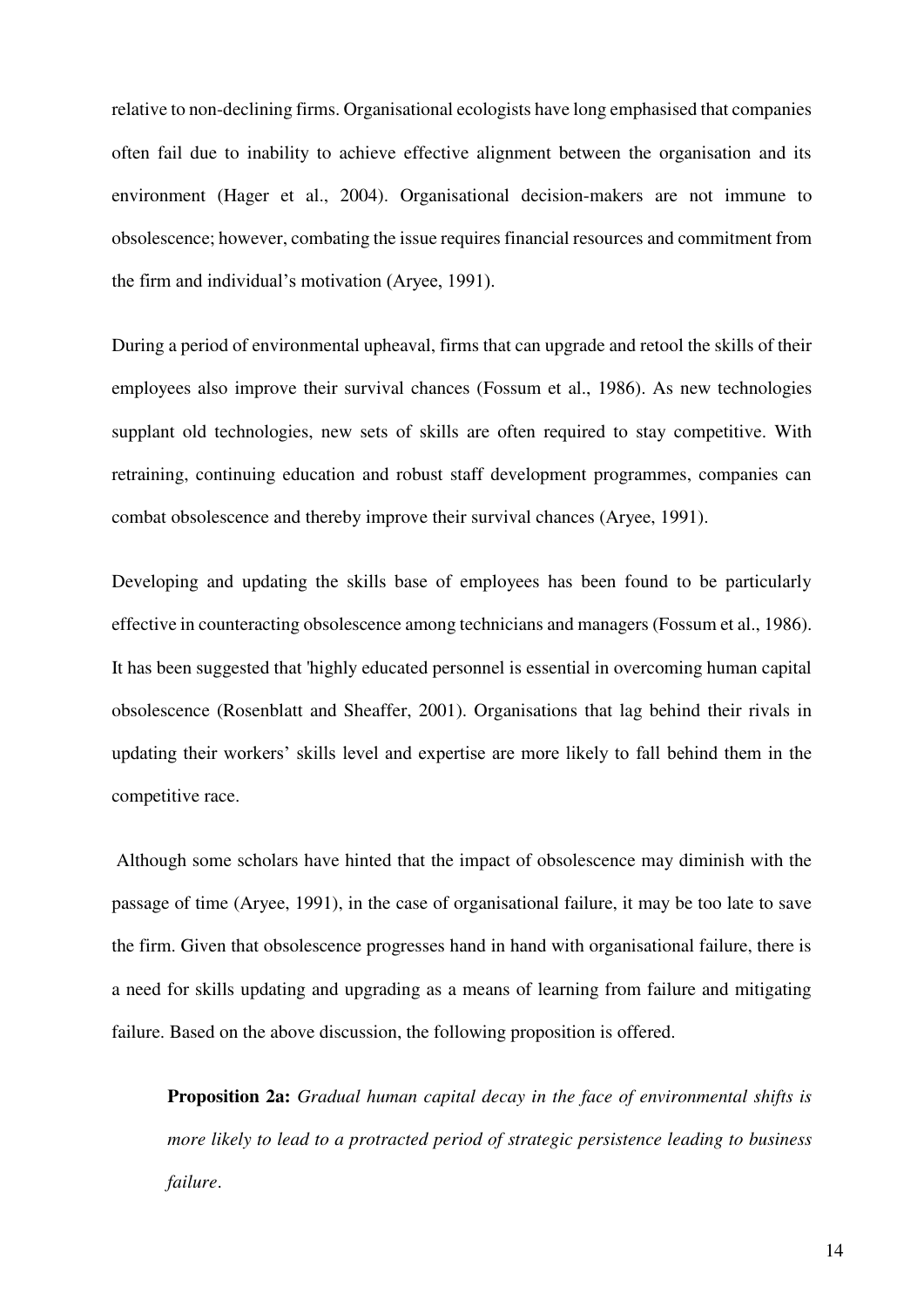**Proposition 2b:** *Overconfidence stemming from past successes is more likely to create an error-prone organisation.*

## **Quadrant III: Institutional linkages**

A line of research anchored in the traditional institutional theory (Meyer and Rowan, 1977) has demonstrated that organisations can improve their chances of survival by obtaining support of legitimating actors such as consumers and investors, and demonstrating conformity to societal norms and expectations. Such actions enable them to signal their adherence to obligations imposed on them through conventions and codes of conduct (Baum and Oliver, 1991). It is through this process that some firms gain wider social acceptance, access to new resources and enhance their reputation. Indeed, firms with wider networks of ties and societal endorsement can gain legitimacy and are therefore better able to mitigate organisational failure (Baum and Oliver, 1991).

The relationship between bankruptcy and organisational legitimacy has been examined in the context of managerial prestige/elite and long-tenured TMTs (D'Aveni, 1990). Elites refer to "individuals who occupy formally defined positions of authority at the head of a social organization or institution" (Giddens, 1972, p. 348). Scholars have long recognised that powerful elite status can help to gain access to scarce resources (Clignet and Foster, 1964). Executives with elite status can obtain access to scarce resources which those of low status cannot access (Giddens, 1972). Having a TMT with such an elite status enables them to attract capital and recruit highly skilled individuals, which then equips the organisation for future challenges.

A growing body of research suggests that prestige of top executives can be seen by outsider firms such as creditors and banks as "an indication that the manager is competent, credible and trustworthy", which then confers legitimacy on the organisation (D'Aveni, 1990, p. 121). As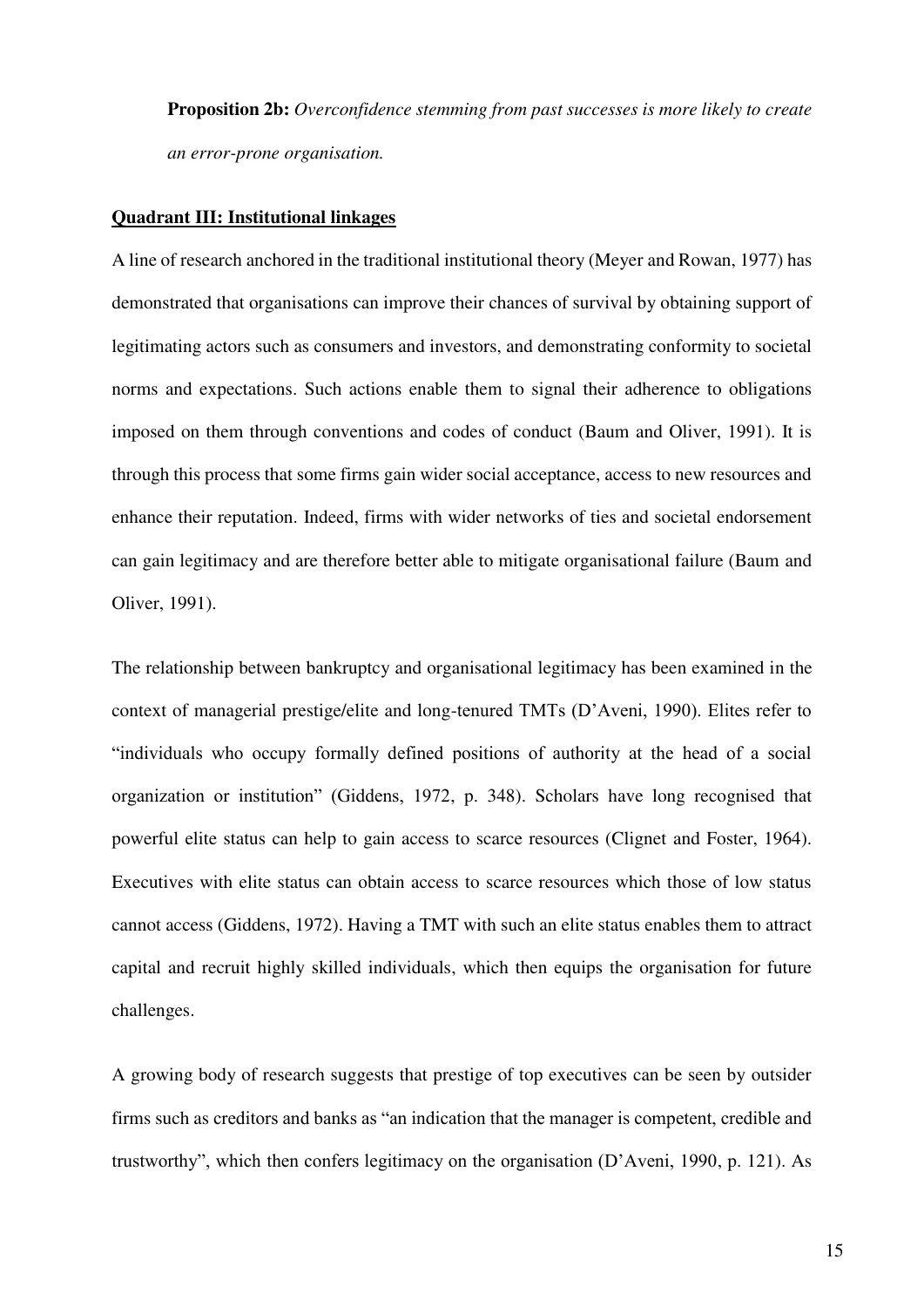such, the loss of such executives affects the firm's reputation and ability to lure top talent from outside firms.

For resource-constrained and financially weak firms, "prestigious managers create the illusion that the existing top management deserves to continue in control of the firm even when a firm's financial troubles indicate that the firm is not being managed competently" (D'Aveni, 1990, p. 121). It has been ascertained that bankruptcy is therefore a reflection of loss of legitimacy and prestige of top executives, which prompts creditors to lose confidence in managers' ability to generate a turnaround of a floundering business (D'Aveni, 1989a).

In a related but distinct area, past studies indicate that firms led by long-tenured TMTs tend to persist with previously chosen courses of action in the face of environmental change (Finkelstein and Hambrick, 1990). This stream of research has uncovered that they are also more likely to conform to industry norms, averages and old ways of doing things. Long-tenured employees often lean towards preserving the old ways and resist attempts to change (Finkelstein and Hambrick, 1990). Consequently, the following proposition is offered:

**Proposition 3:** *Prestigious top executives are more likely to engender confidence in the wake of environmental shocks and halt the process of decline*.

## **Quadrant IV: Powerlessness**

Powerlessness refers to lack of power or being feeble in the face of hostile environmental jolts (see Seeman, 1972). The powerlessness perspective argues that organisational failure stems from lack of control and power to identify the locus of causality and respond to early-warning signals adequately. Two main sources of powerlessness have been identified in the literature: the power-hoarding executives (locus of control) and "leadership vacuum" (lack of control).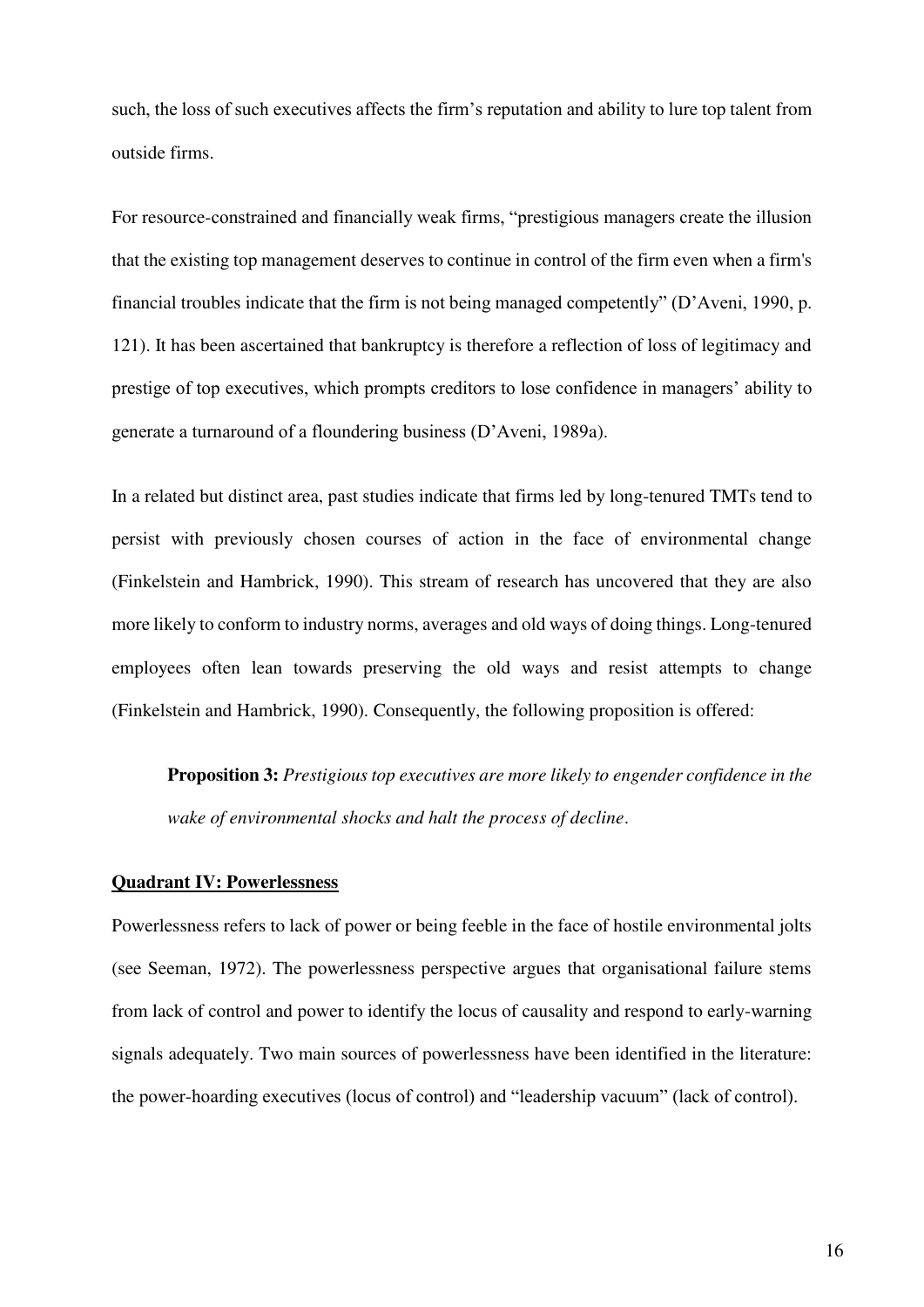## **Power-hoarding executives**

One of the most influential lines of research has suggested that organisations are often characterised by unequal distributions of power with some individuals having more power and being able to institute change, whilst others remaining powerless in the face of change (Finkelstein, 1992). This perspective suggests that the conflicting goals and interests of decision-makers influence how they use power and influence, and the "preferences of the most powerful prevail" (Child et al., 2010, p. 106). In this respect, Chief Executive Officer (CEO) duality has been identified as precipitating or providing warning signals of business failure. CEO duality refers to a situation where an individual is serving both as a firm's CEO and board chair.

Over a few decades ago, Argenti (1986) provided an indication that CEO duality provides one of the early-warning signals of impending organisational failure. This line of research demonstrated that CEO duality significantly increased the likelihood of organisational decline and failure partly due to the increased power afforded to CEOs which then encouraged strategic persistence in the face of a worsening business environment (Daily and Dalton, 1994).

In a related but distinct domain, it has been suggested that duality provides a basis for an individual to assemble a strong power base across the entire organisation. Indeed, the powerhoarding executives can become "so busy meddling" in daily routines and processes of the organisation, they become side-tracked from urgent strategic issues (Miller, 1977, p. 43). This then hinders environmental scanning activities. This "power-hoarding" perspective argues that the source of powerlessness is the centralisation of power which allows inattentiveness and poor communication between functional units of the firm to flourish.

The disconnect between executives at the top and subordinates often leads to a situation where strategic decisions demonstrate ignorance rather than the realities and changes required to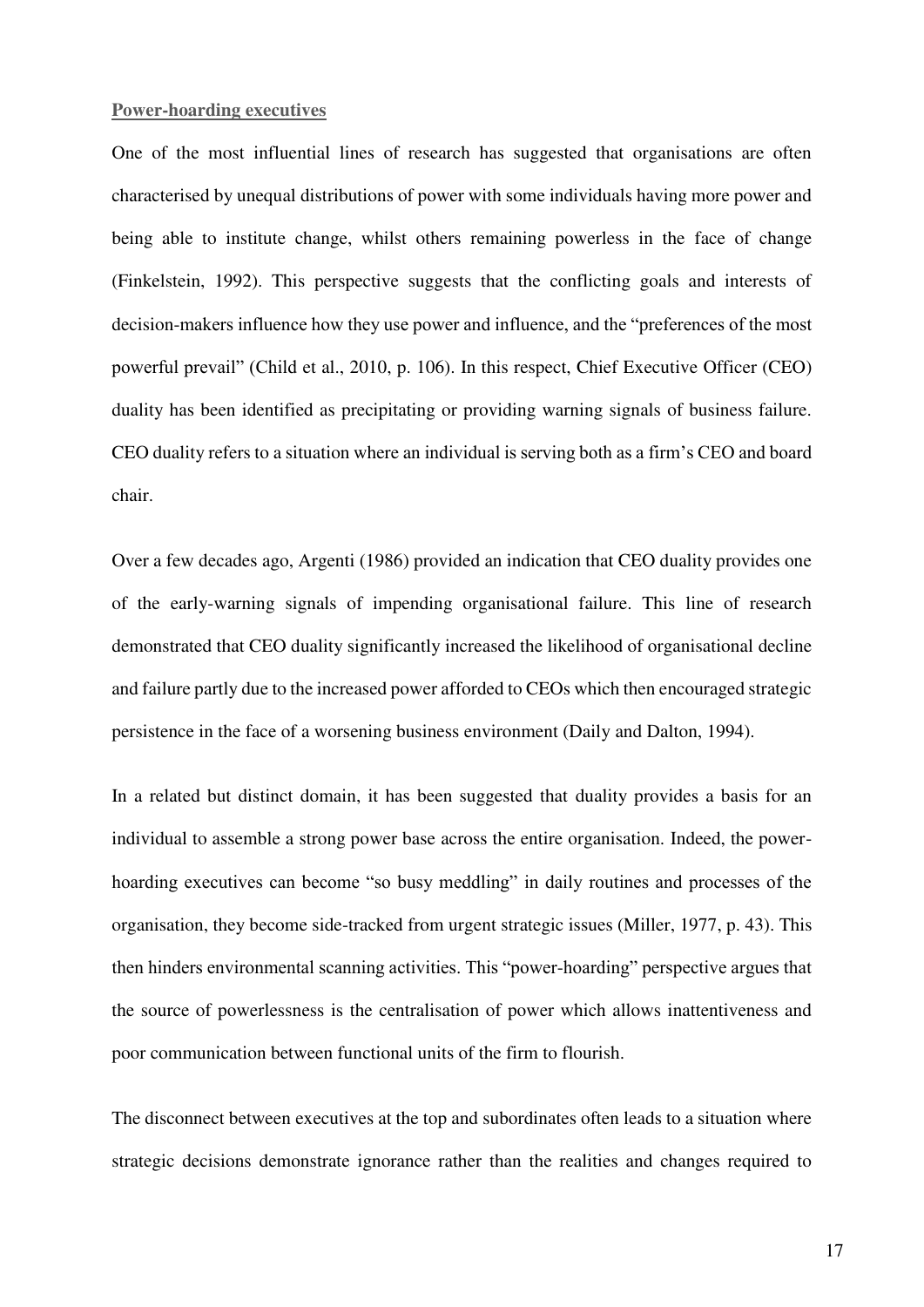respond to brewing threats to the business (Daily and Dalton, 1994). The inability to delegate a line of authority means that the lower-rank employees often leave issues/problems unattended or are feeble in their response to them.

As the organisation expands in both operational and geographical scopes, the degree of skills required to manage multiple units escalates. This then requires executives to delegate to subordinates and failure to do so leads to an "overburdened CEO who is forced to run the firm by a 'seat of the pants' style" as inadequate attention is paid to looming strategic issues (Miller, 1977, p. 46). Consequently, lack of long-terms strategic planning ultimately contributes to the demise of the organisation. This argument partly relies upon the assertion that an individual's ability to address organisational problems is often constrained by power-hoarding executive management (Ungson et al., 1981). Power-hoarding eventually leads to under-utilisation of middle management talent and creates situations where executives continuously engage in firefighting. Consequently, the cumulative effects precipitate business failure.

## **Vacuous leadership**

A stream of research has long recognised the inherent value of having a powerful CEO to provide clear direction for the firm (Miller, 1977). Scholars have long suggested that "headless" firms or those with weak leaders lack a sense of direction in responding to signals of looming business failure (Miller and Friesen, 1977). Headless firms are often characterised by their inability to adapt and aimlessness which caused them to become obsolete as the environment changed (D'Aveni, 1989a).

Over time, such features weaken their sources of competitive edge and the adaptation deficit relative to rivals precipitates an exit. Such firms often suffer from "a leadership vacuum and the consequent absence of a clearly defined strategy" (Miller, 1977, p. 48). This suggests a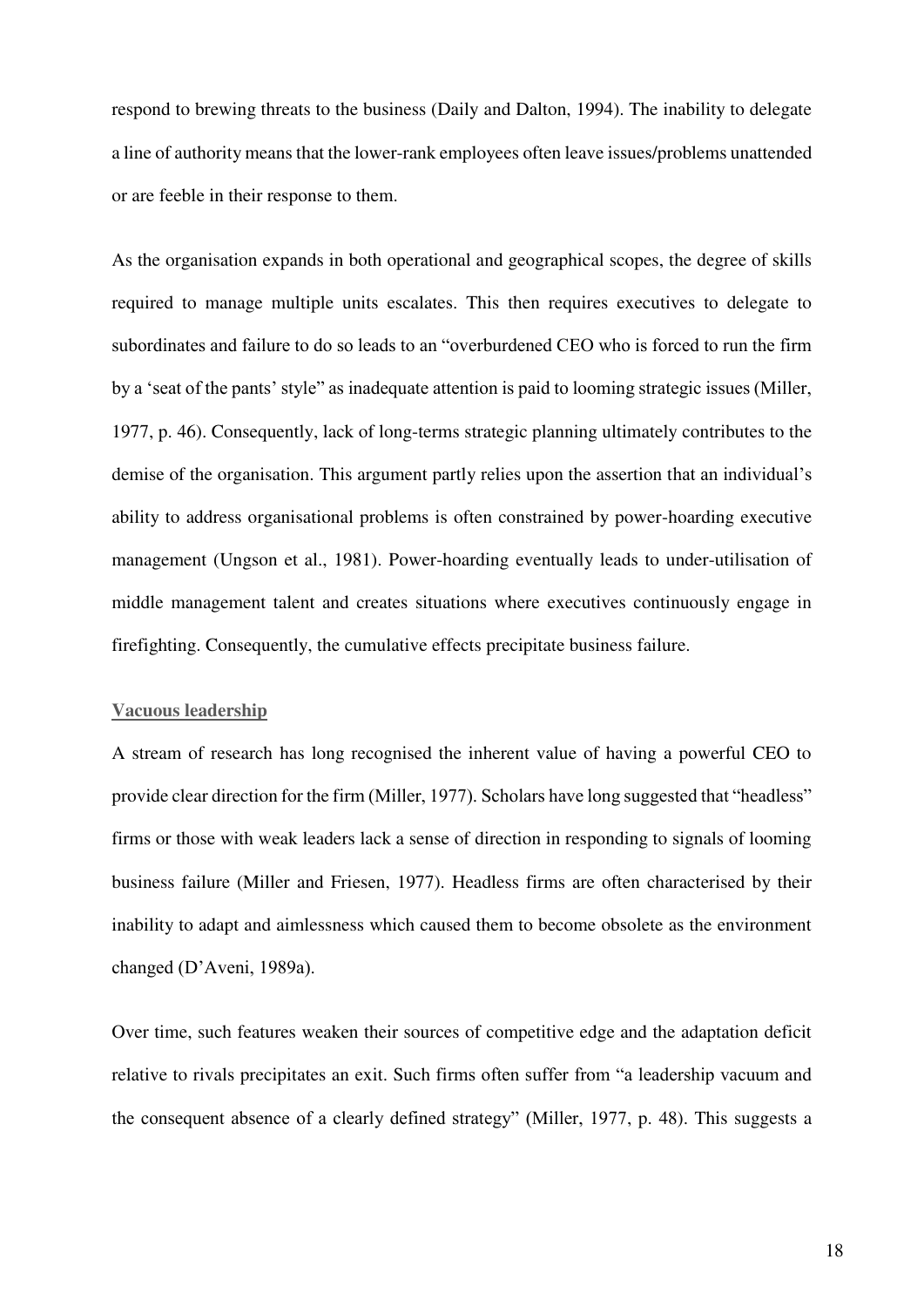close link between the DMCs and characteristics of the firm in which the decision-maker is situated.

The central insight of this line of research suggests that the leadership void ultimately leads to a lack of effective strategy to combat threats or to exploit looming market opportunities (Daily, 1994). As more opportunities are seized by rivals, the firm's competitiveness begins to shrink and resources drain away. Often the strategic plan initiated by a weak executive often lacks the potency required to mitigate decline. Recent studies, however, suggest that over time the lack of effective actions and frequent changes of the top management team eventually contribute to bringing about business failure (Amankwah-Amoah and Debrah, 2010). Fragile firms are often characterised by limited resources which affect their ability to adapt to changes in the environment.

Managers may feel powerlessness (lack of control) due to the severity of the threats and challenges imposed on the business to respond. In some cases, the decision-maker would remain powerless when the locus of causality resides in the external environment such as competitors' actions and changes in government policy, and internal factors such as lack of technical expertise (Ford, 1985). As the firm experiences resource depletion and shrinking market share, the leadership vacuum will fail to provide any clear line of response which ultimately pushes the organisation beyond the tipping point. The lack of clear direction for the firms may render any managerial actions feeble in the face of the threat. It is surprising, however, that limited scholarly attention has been paid to this issue. Consequently, we propose the following:

**Proposition 4a:** *Power-hoarding executives are more likely to be side-tracked and blindsided by environmental shocks.*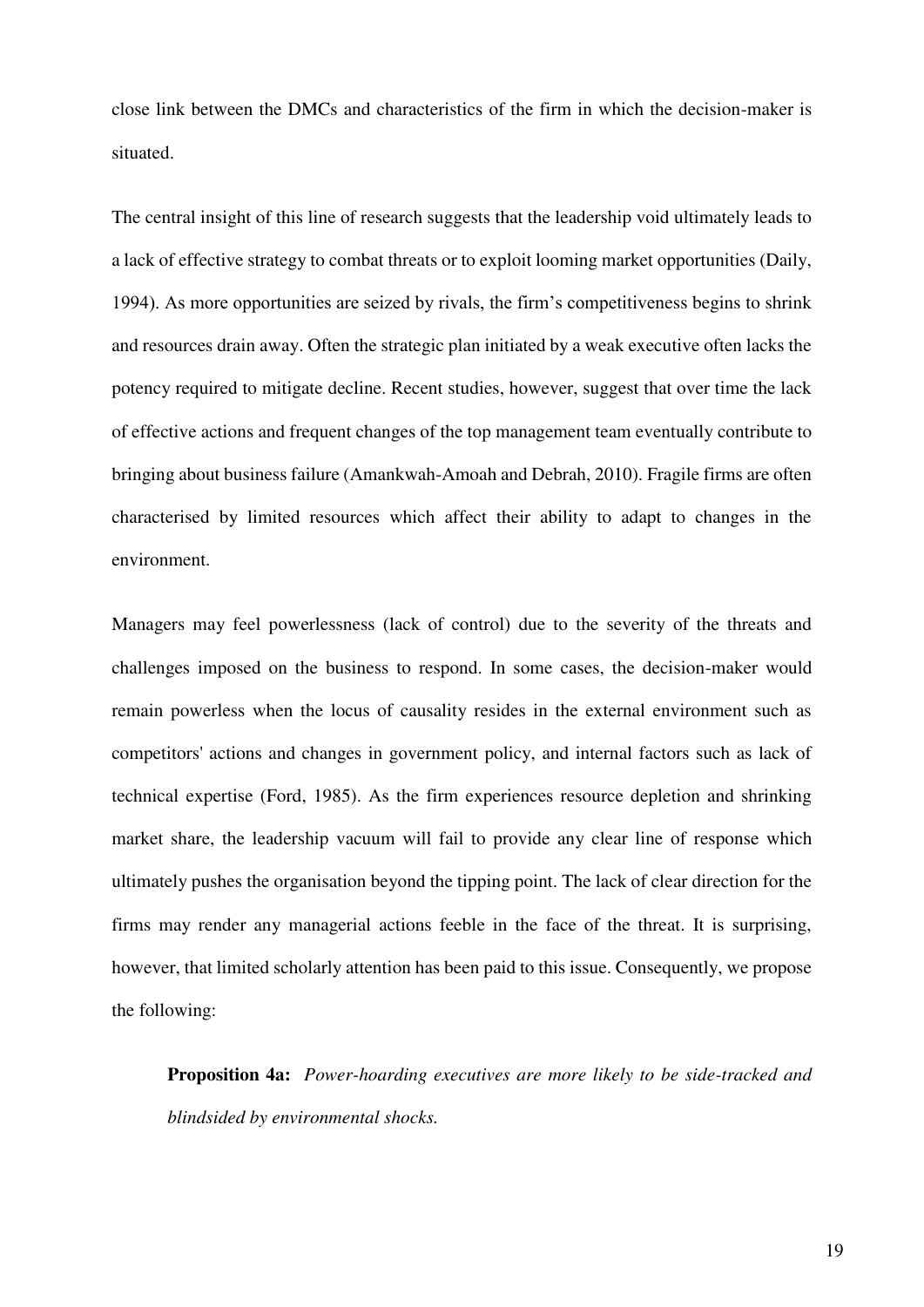**Proposition 4b:** *Power-hoarding decision-makers are unlikely to galvanise the necessary resources and expertise to mitigate organisational failure*.

Our arguments thus far suggest that the literature can be further conceptualised to bring together the multiple array of studies. DMCs such as quality of knowledge, level of expertise and managerial prestige influence firms' ability to mitigate organisational demise.

## **Conclusion and discussions**

The paper sought to examine how DMCs unfold to precipitate organisational failure. In a broader conceptualisation of the literature, we articulate how four attributes of the decisionmakers, i.e. obsolescence, powerlessness, meaninglessness and institutional linkages, interact to precipitate business failure. Our study viewed organisational failure as a decision-making process which entails a period of unrestrained decline leading to exit. It has been suggested that the over-accumulation of errors and omissions during the incubation stage of decline can lead to misallocation of resources and create conditions for dissolution to occur.

From the obsolescence angle, we uncovered two of types of decays, i.e. sudden and gradual within the firm, which create conditions for obsolescence to occur, leading to business failure. Obsolescence was traced to factors such as "the paradox of success" and "stale in the saddle". From the powerlessness standpoint, failure stems from two main sources, i.e. power-hoarding executives and leadership vacuum. From the meaninglessness perspective, we contend that the occurrence of organisational failure can be traced to factors such as information-processing capability and lack of "foresightfulness". These factors constrain decision-makers' latitude of action and ability to act.

From an institutional linkages viewpoint, we uncovered that failure can stem from acquiring legitimacy, which partly stems from the elite status of executives. The synthesis of the literature sheds light on the more intricate processes and dynamics precipitating business failure. Our

20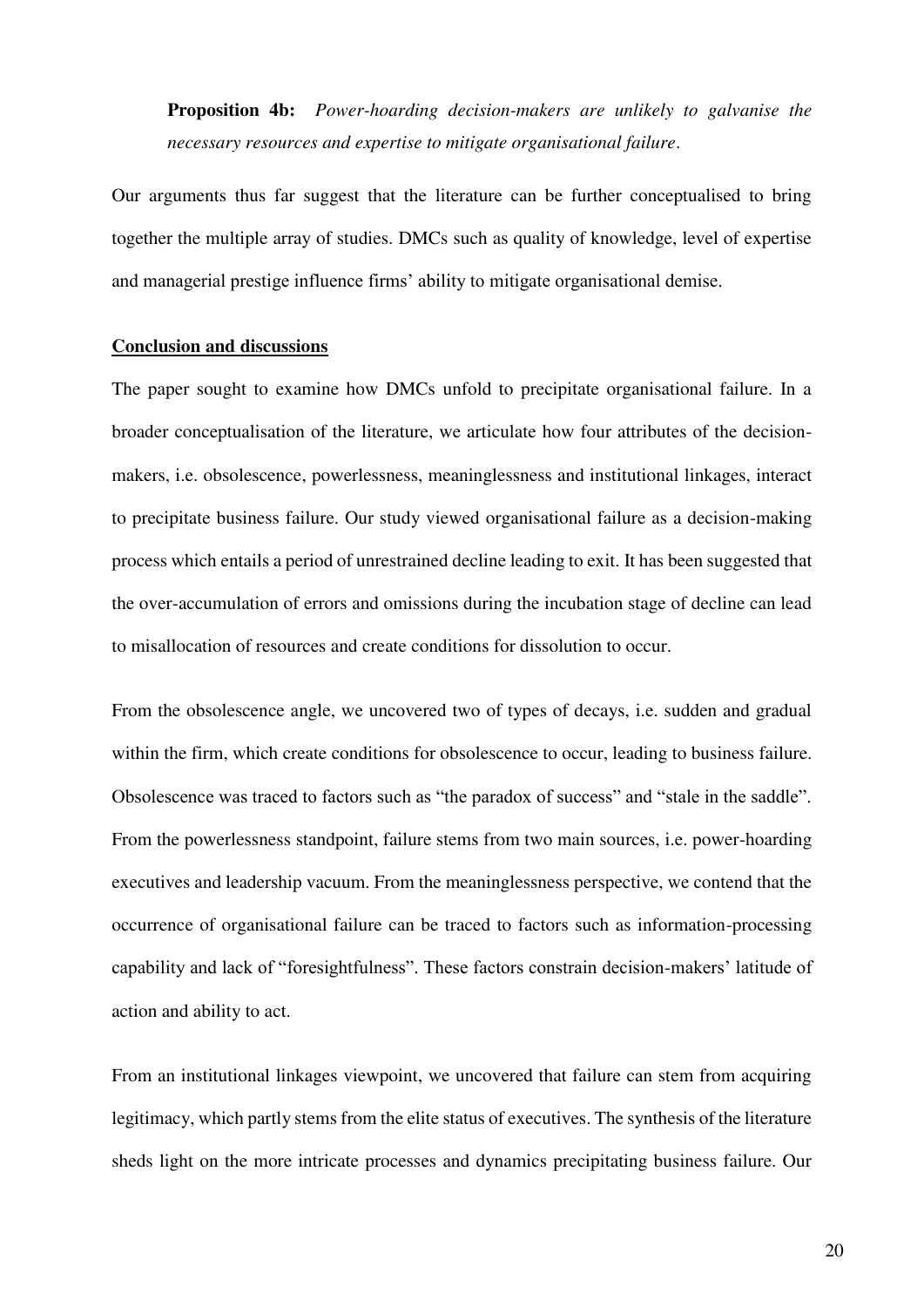analysis shows how decisions can shift an organisation from a resilient footing towards lifethreatening and exit. There is nothing in our conceptualisation to suggest, however, that all DMCs must be present to induce business failure.

On the contrary, some DMCs operate in isolation, whilst others operate in tandem with other firm-level factors. Our analysis brings into focus the influences of top executives' prior and existing experiences in responding to early-warning signals of decline leading to failure. One conclusion is that there is a need to move beyond the ecological explanations of business failure to offer a more fine-grained analysis of how DMCs precipitate and lead to business failure.

### **Implications and directions for future research**

Our study makes two main contributions to organisational failure literature. First, although there has been a growing body of literature that recognises the role of decision-makers in business failure, to date, little effort has been made to integrate the largely scattered body of research across multiple social science disciplines. Our study moves beyond a mere review to integrate the largely scattered body of literature on DMCs into an integrated framework in an attempt to clarify the boundaries of the subject.

In addition, although some scholars have suggested that DMCs may contribute to business failure, they largely underemphasised the issue. The study highlights the more intricate processes and dynamics in precipitating business failure. In so doing, we respond to the recent calls to examine the micro-foundations of dynamic capabilities which has emphasised the importance of individuals' human capital in galvanising support and shaping the strategic direction of organisations (Helfat and Peteraf, 2015). Our analysis throws further light on the micro-foundation of resources and capabilities that have emphasised the influence of human capital in the rise and fall of companies (Amankwah-Amoah and Durugbo, 2015).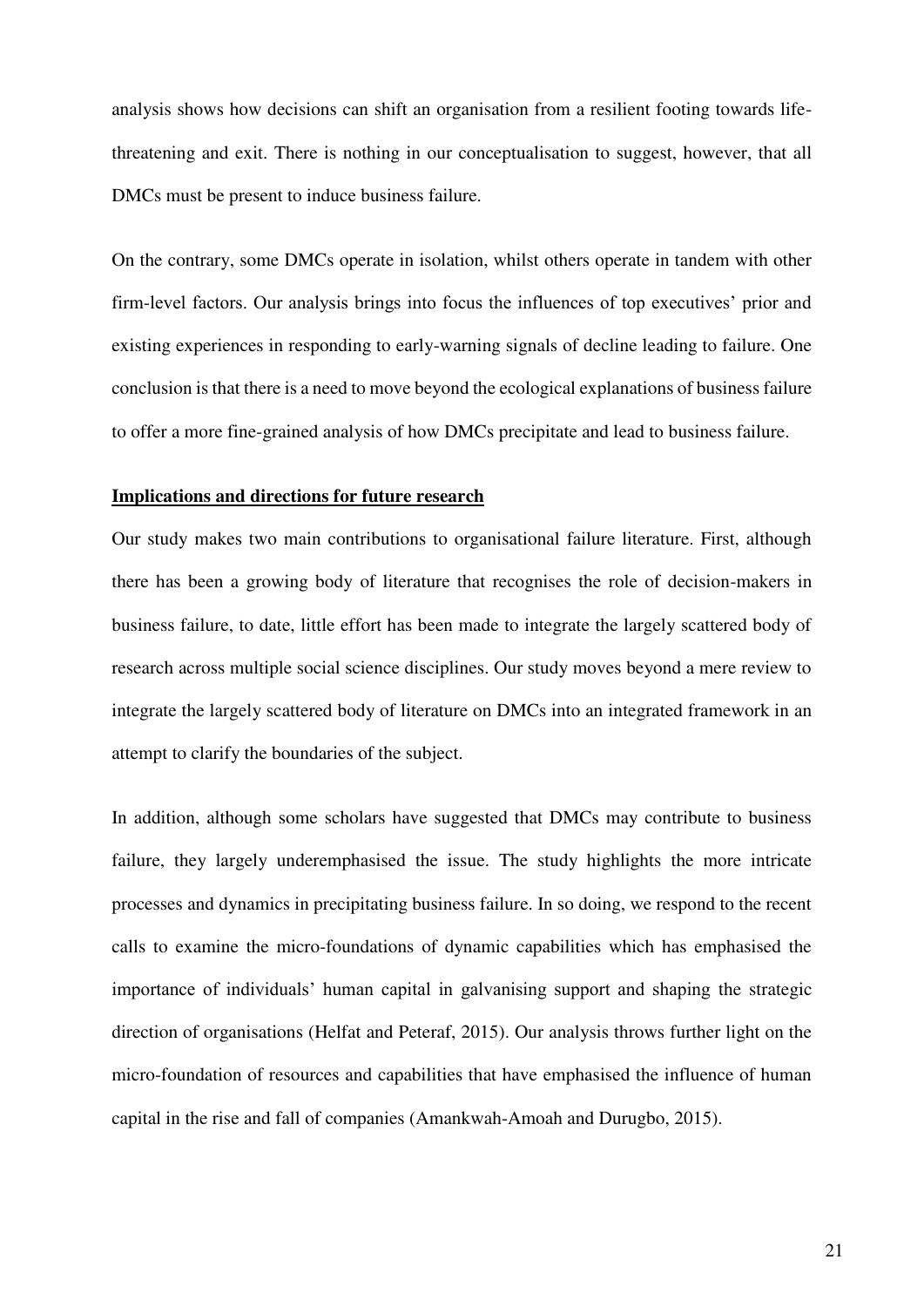An interesting avenue for future research would be to examine organisational strategies to mitigate obsolescence and foster strategic renewal simultaneously. Although progress has been made by scholars in this area, we still know little about the underlying mechanisms that underpin these processes. There is a need for future research to examine the processes that allow lack of strategic "foresightfulness" to impair strategic renewal and provide conditions for obsolescence to occur.

Another avenue for future research would be to expand our conceptualisation to include additional factors such as motivation and rewards to help put the literature on a stronger theoretical footing. One of the caveats that apply is that our analysis focused mainly on internal factors, which overlooked external factors. The causes of organisational failure lie neither solely in the DMCs (internal organisational factors) nor in the external environmental context, but rather, are rooted in the interaction of both firm-level and external factors (Mellahi and Wilkinson, 2004). Therefore, there is a need for future research to examine how DMCs interact with other firm-specific and industry-specific factors in precipitating business failure. Future research can also test the propositions develop here.

The study has some important practical implications. First, the findings suggest that organisations that are able to pinpoint specific DMCs that provide an early-warning signal of faltering projects would be better positioned to mitigate decline and reduce waste in a timely manner. The ability to identify such factors can enrich our understanding of how firms can renew their routines and processes to improve their chances of survival.

In addition, the findings highlight the need for organisations to continuously renew the expertise and knowledge of their decision-makers to help ensure long-term survival. There is a need for skills updating and upgrading as a means of mitigating human capital decay. As the environment imposes new demands on the job, organisations must upgrade the skills and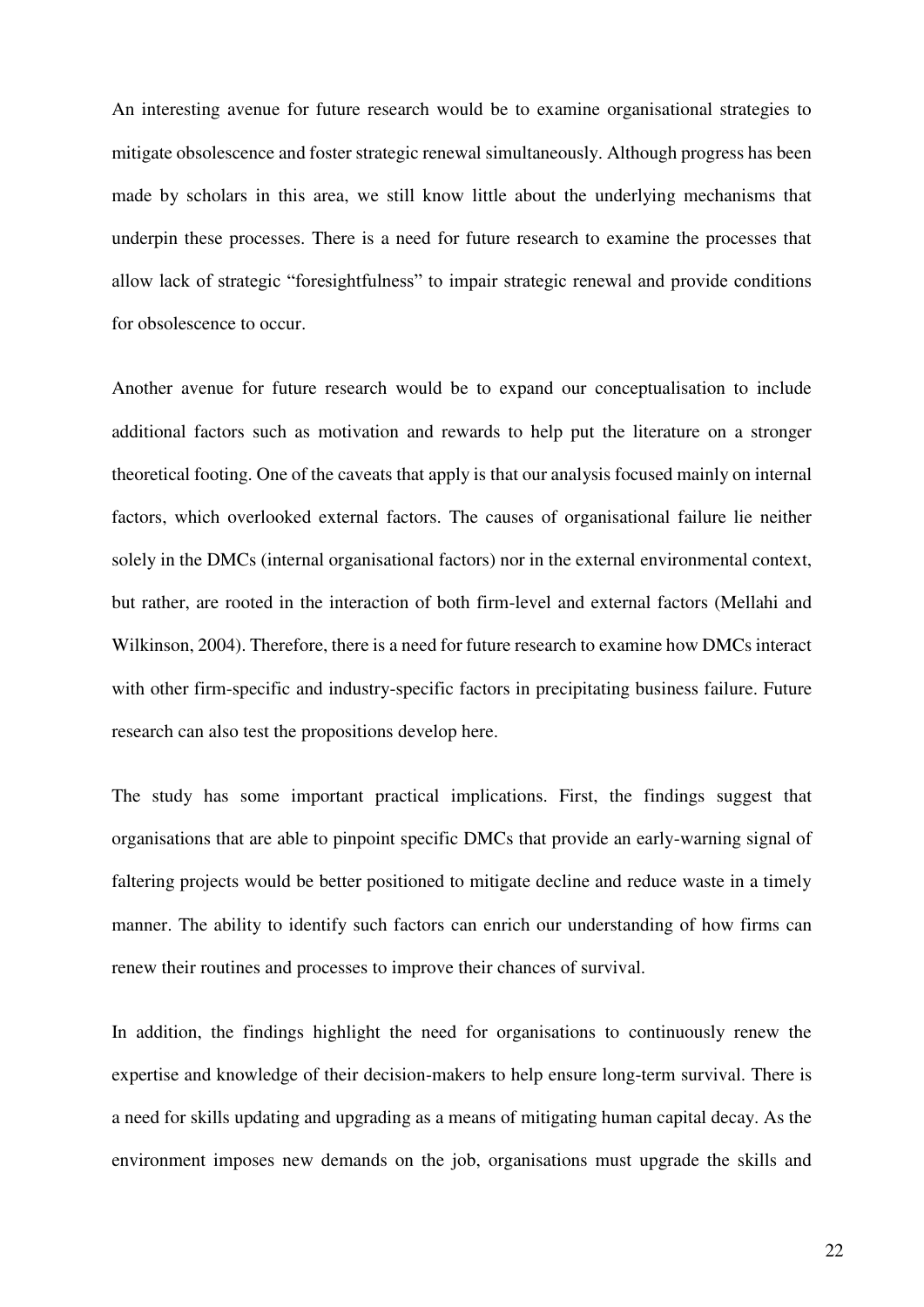expertise of decision-makers to remain competitive. Firms that are able to create new knowledge for new challenges can improve their chances of survival whilst simultaneously mitigating obsolescence in the face of environmental shifts. There is a need for organisations to seek to obtain the right information in a timely manner to make decisions and mitigate information decay and decline.

Another possible implication of the findings is the ability to learn from others' failure as this is essential for future success. Such actions would help firms to achieve resilience, i.e. ability to absorb and develop routines and processes to anticipate and respond to warning signals of decline. In a nutshell, the findings provide further ammunition that the accumulation of quality human capital is essential in mitigating failure. Decision-makers who are able to continuously upgrade and update their expertise in a timely manner would be in a better position to deal with new situations. We hope that the study enriches our understanding of the effects of DMCs. The study thus suggests the decision-maker as a fundamental pillar in explaining business failure.

#### **References**

Amankwah-Amoah, J. (2014a), "Old habits die hard: a tale of two failed companies and an unwanted inheritance", *Journal of Business Research*, Vol. 67 No. 9, pp. 1894–1903.

Amankwah-Amoah, J. (2014b), "A unified framework of explanations for strategic persistence in the wake of others' failures", *Journal of Strategy and Management*, Vol. 7 No. 4, pp. 422–444.

Amankwah-Amoah, J. and Debrah, Y. A. (2010), "The protracted collapse of Ghana Airways: lessons in organizational failure", *Group & Organization Management*, Vol. 35 No. 5, pp. 636–665.

Amankwah-Amoah, J. and Debrah, Y. A. (2014), "Air Afrique: the demise of a continental icon", *Business History, Vol.* 56 No. 4, pp. 517–546.

Amankwah-Amoah, J. and Durugbo, C. (2015), "The rise and fall of technology companies: The evolutional phase model of ST-Ericsson's dissolution", *Technological Forecasting and Social Change*, Vol. 98, pp. 1-13.

Amburgey, T. L., Kelly, D., Barnett, W. P. (1993), "Resetting the clock: the dynamics of organizational change and failure", *Administrative Science Quarterly, Vol.* 38 No. 1, pp. 51–73.

Argenti, J. (1986), "Predicting corporate failure", *Accountancy,* April, pp. 157–158.

Aryee, S. (1991), "Combating obsolescence: predictors of technical updating among engineers", *Journal of Engineering and Technology Management*, Vol. 8 No. 2, pp. 103–119.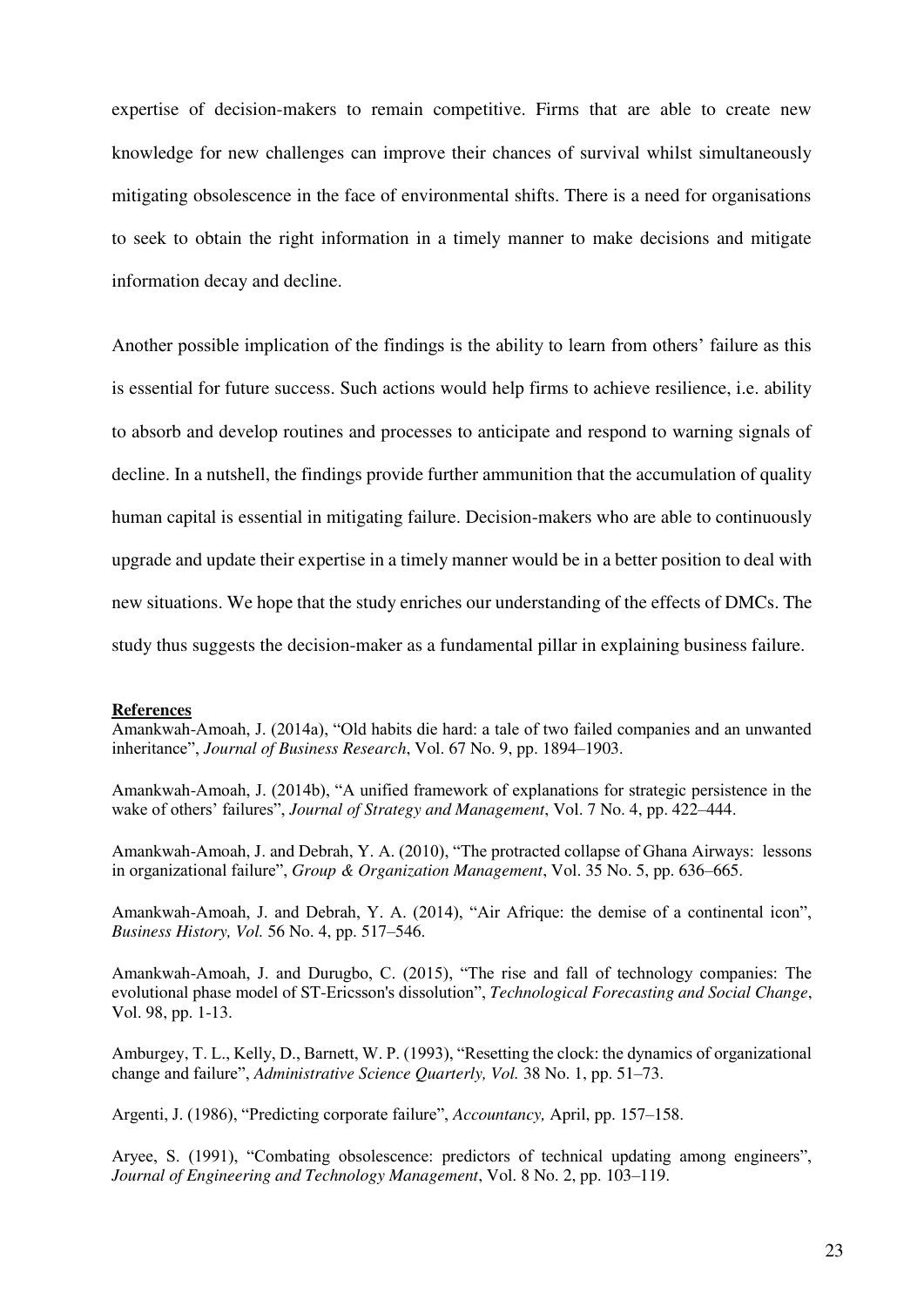Audia, P. G., Locke, E. A. and Smith, K. G. (2000), "The paradox of success: an archival and laboratory study of strategic persistence following radical environmental change", *Academy of Management Journal*, Vol. 43 No. 5, pp. 837–854.

Aziz, M. A. and Dar, H. A. (2006), "Predicting corporate bankruptcy: where we stand?", *Corporate Governance, Vol.* 6 No. 1, pp. 18–33.

Balleine, B. W. (2007), "The neural basis of choice and decision making", *Journal of Neuroscience,* No. 27 Vol. 31, pp. 8159–8160.

Baum, J. A. and Oliver, C. (1991), "Institutional linkages and organizational mortality", *Administrative Science Quarterly,* Vol. 36 No. 2, pp. 187–218.

Billings, R. S., Milburn. T. W. and Schaalman, M. L. (1980), "A model of crisis perception: a theoretical and empirical analysis", *Administrative Science Quarterly,* Vol. 25, pp. 300–316.

Boeker, W. and Goodstein, J. (1991), "Organizational performance and adaptation: effects of environment and performance on changes in board composition", *Academy of Management Journal*, Vol. 34, pp. 805–826.

Cameron, K. S., Kim, M. U. and Whetten, D. A. (1987), "Organizational effects of decline and turbulence", *Administrative Science Quarterly*, Vol. 32 No. 2, pp. 222–240.

Cannon, M. D. and Edmondson, A. C. (2001), "Confronting failure: antecedents and consequences of shared beliefs about failure in organizational work groups", *Journal of Organizational Behavior*, Vol. 22 No. 2, pp. 161–177.

Chaganti, R. S., Mahajan, V. and Sharma, S. (1985), "Corporate board size, composition and corporate failures in retailing industry", *Journal of Management Studies*, Vol. 22, pp. 400–417.

Child, J., Elbanna, S. and Rodrigues, S. (2010), "The political aspects of strategic decision making", In P. C. Nutt and D. C. Wilson (Eds.) *Handbook of decision making* (pp. 105–137). Chippenham, UK: Wiley.

Clignet, R. P. and Foster, P. (1964), "Potential elites in Ghana and the Ivory Coast a preliminary comparison", *American Journal of Sociology*, Vol. 70, pp. 349–362.

D'Aveni, R. A. (1989a), "The aftermath of organizational decline: a longitudinal study of the strategic and managerial characteristics of declining firms", *Academy of Management Journal*, Vol. 32, pp. 577– 605.

D'Aveni, R. A. (1989b), "Dependability and organizational bankruptcy: an application of agency and prospect theory", *Management Science*, Vol. 35, pp. 1120–1138.

D'Aveni, R. A. (1990), "Top managerial prestige and organizational bankruptcy", *Organization Science*, Vol. 1 No. 2, pp. 121–142.

Daily, C. M. (1994), "Bankruptcy in strategic studies: past and promise", *Journal of Management*, Vol. 20 No. 2, pp. 263–295.

Daily, C. M. and Dalton, D. R. (1994), "Bankruptcy and corporate governance: the impact of board composition and structure", *Academy of Management Journal*, Vol. 37, pp. 1603–1617.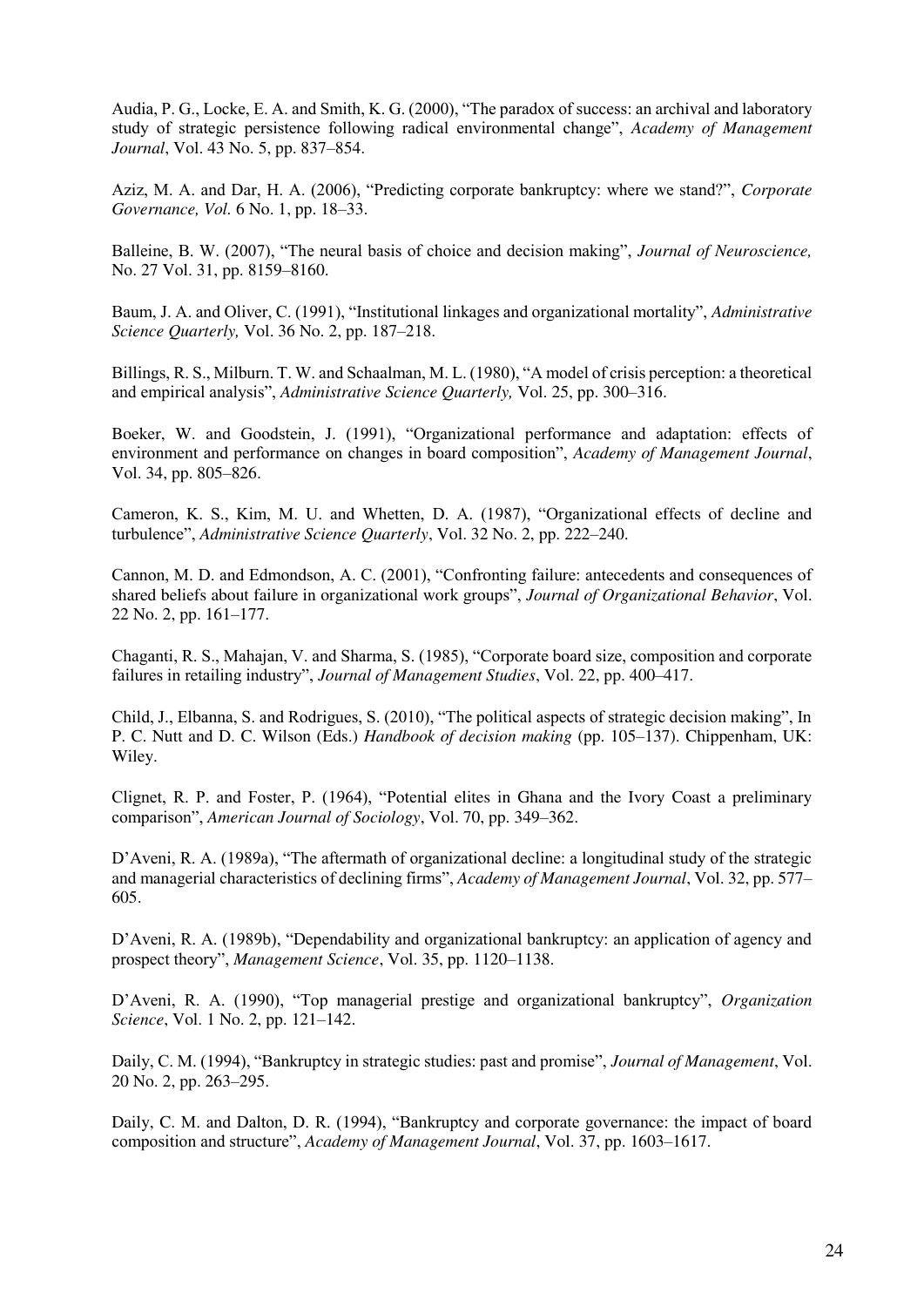Darr, E. D., Argote, L. and Epple, D. (1995). 'The acquisition, transfer, and depreciation of knowledge in service organizations: productivity in franchises", *Management Science*, Vol. 41, pp. 1750–1762.

Dearborn, D. C. and Simon, H. A. (1958), "Selective perception: a note on the departmental identifications of executives", *Sociometry*, Vol. 1, pp. 140–144.

EIU (Economist Intelligence Unit) (2007) *In search of clarity: unraveling the complexities of executive decision-m*aking. London, UK: Economist Intelligence Unit.

Finkelstein, S. (1992), "Power in top management teams: dimensions, measurement and validations", *Academy of Management Journal*, Vol. 35, pp. 505–538.

Finkelstein, S. and Hambrick, D. C. (1990), "Top-management-team tenure and organizational outcomes: the moderating role of managerial discretion", *Administrative Science Quarterly*, Vol. 35, pp. 484–503.

Ford, J. D. (1985), "The effects of causal attributions on decision makers' responses to performance downturns", *Academy of Management Review*, Vol. 10, pp. 770–786.

Fossum, J., Arvey, R., Paradise, C. and Robbins, N., (1986), "Modeling the skills obsolescence process: A psychological/economic integration", *Academy of Management Review*, Vol. 2, pp. 362–374.

Giddens, A. (1972), "Elites in the British class structure", *Sociological Rev*iew, Vol. 20, pp. 345–372.

Frese, M. and Keith, N. (2015), "Action errors, error management, and learning in organizations", *Annual Review of Psychology*, Vol. 66, pp. 661-687.

Hager, M. A., Galaskiewicz, J. and Larson, J. A. (2004), "Structural embeddedness and the liability of newness among nonprofit organizations", *Public Management Review*, Vol. 6 No. 2, pp. 159–188.

Hambrick, D. C. and D'Aveni, R. A. (1992), "Top team deterioration as part of the downward spiral of large corporate bankruptcies", *Management Science,* Vol. 38, pp. 1445–1467.

Hambrick, D. C. and Mason, P. A. (1984), "Upper echelons: the organization as a reflection of its top managers", *Academy of Management Review*, Vol. 9, pp. 193–206.

Helfat, C. E. and Peteraf, M. A. (2015), "Managerial cognitive capabilities and the microfoundations of dynamic capabilities", *Strategic Management Journal*, Vol. 36, No. 6, pp. 831–850.

Irani, Z., Sharif, A. M. and Love, P. (2001), "Transforming failure into success through organisational learning: an analysis of a manufacturing information system", *European Journal of Information Systems*, Vol. 10 No. 1, pp. 55–66.

Klayman, J. and Ha, Y. (1987), "Confirmation, disconfirmation, and information in hypothesis testing", *Psychological Review*, Vol. 94, pp. 211–228.

Kocher, M. and Sutter, M. (2005), "The decision maker matters: individual versus group behaviour in experimental beauty-contest games", *Economic Journal*, Vol. 115, pp. 200–223

Lant, T. K. and Hewlin, P. F. (2002), "Information cues and decision making: the effects of learning, momentum, and social comparison in competing teams", *Group and Organization Management*, Vol. 27, pp. 374–407.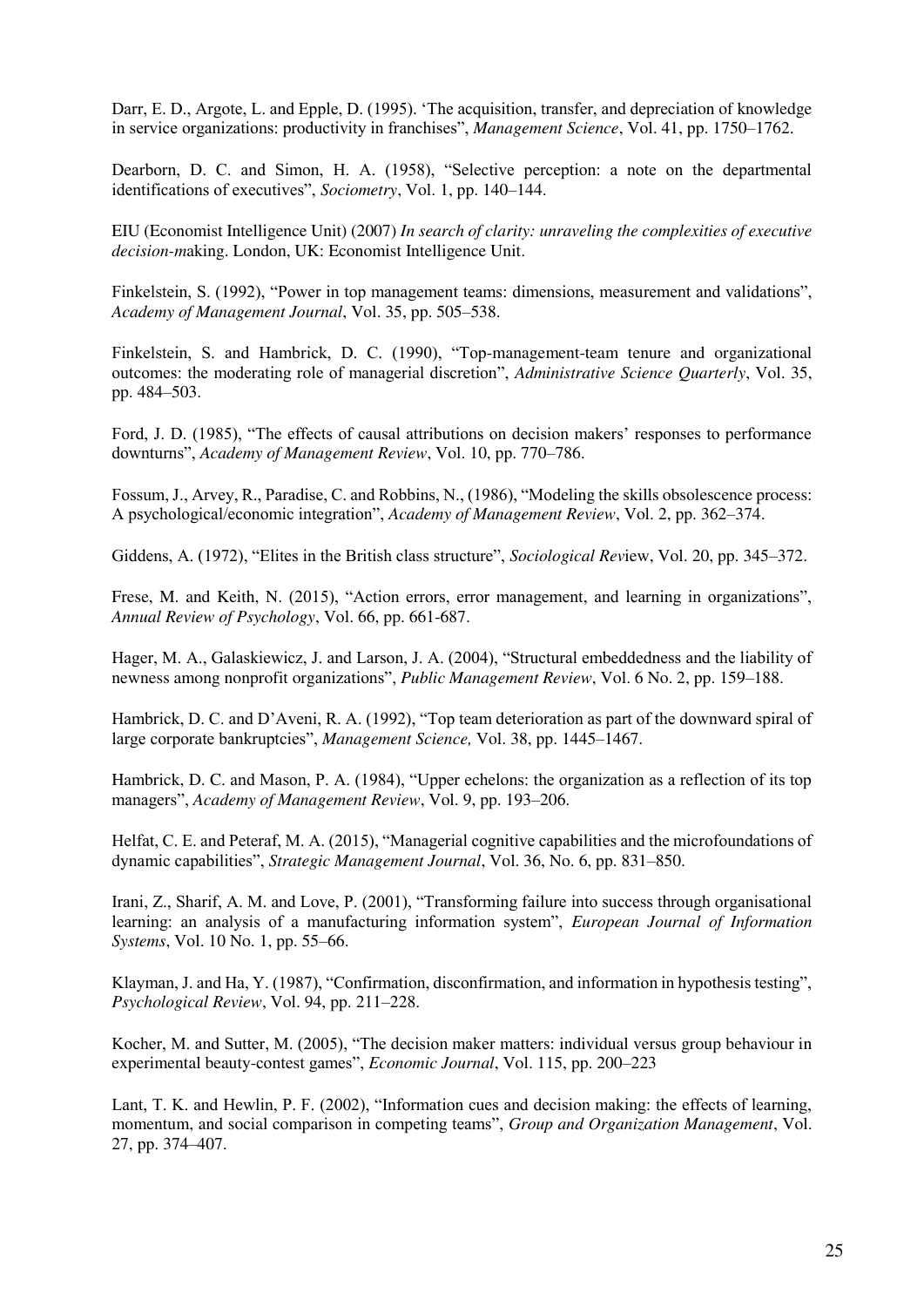Li, J. T. and Tang, Y. (2010), "CEO hubris and firm risk taking in China: The moderating role of managerial discretion", *Academy of Management Journal*, Vol. 53 No. 1, pp. 45–68.

Lowe, R. and Ziedonis, A. (2006), "Overoptimism and the performance of entrepreneurial firms", *Management Science*, Vol. 52, pp. 173–186.

Marks, M. L. and Vansteenkiste, R. (2008), "Preparing for organizational death: proactive HR engagement in an organizational transition", *Human Resource Management*, Vol. 47 No. 4, pp. 809– 827.

Mellahi, K. and Wilkinson, A. (2004), "Organizational failure: a critique of recent research and a proposed integrative framework", *International Journal of Management Reviews*, Vol. 5, pp. 21–41.

Meyer, J. W. and Rowan, B. (1977), "Institutionalized organizations: formal structure as myth and ceremony", *American Journal of Sociology,* Vol. 83, pp. 340–363.

Miller, D. (1977), "Common syndromes of business failures", *Business Horizons,* Vol. 20 No. 6, pp. 43–53.

Miller, D. (1991), "Stale in the saddle: CEO tenure and the match between organization and environment", *Management Science*, Vol. 37, pp. 34–52.

Miller, D. and Friesen, P. (1977), "Strategy-making in context: ten empirical archetypes", *Journal of Management Studies*, Vol. 14, pp. 253–280.

Nutt, P. C. (2002), *Why decisions fail: avoiding the blunders and traps that lead to debacles*. San Francisco, C. A.: Berrett-Koehler.

Reason, J. T. (1990) *Human Error*. Cambridge University Press, Cambridge.

Rhee, M. and Kim, T. (2015), "Great Vessels take a long time to mature: early success traps and competences in exploitation and exploration", *Organization Science,* Vol. 26 No. 1, pp. 180–197.

Rider, C. I. and Negro, G., (2015), "Organizational failure and intraprofessional status loss", *Organization Science*, doi://dx.doi.org/10.1287/orsc.2014.0953.

Robbins, S. P. and Judge, T. A. (2011) *Organizational Behaviour.* 14th ed. Upper Saddle River, NJ: Prentice-Hall.

Rosenblatt, Z. and Sheaffer, Z. (2001), "Brain drain in declining organizations: toward a research agenda", *Journal of Organizational Behavior*, Vol. 22 No. 4, pp. 409–424.

Rudolph, J. W. and Repenning, N. P. (2002), "Disaster dynamics: understanding the role of quantity in organizational collapse", *Administrative Science Quarterly*, Vol. 47 No. 1, pp. 1–30.

Russo, J. E. and Schoemaker, P. J. (1992), "Managing overconfidence", *Sloan Management Review*, Vol. 33 No. 2, pp. 7–17.

Sarpong, D., Maclean, M. and Davis, C. (2013), "Matter of foresight: how organizing practices enable (or impede) organizational foresightfulness", *European Management Journal*, Vol. 31 No. 6, pp. 613– 625.

Seeman, M. (1971), "The urban alienations: some dubious theses from Max to Marcuse", *Journal of Personality and Social Psychology*, Vol. 19, pp. 135–143.